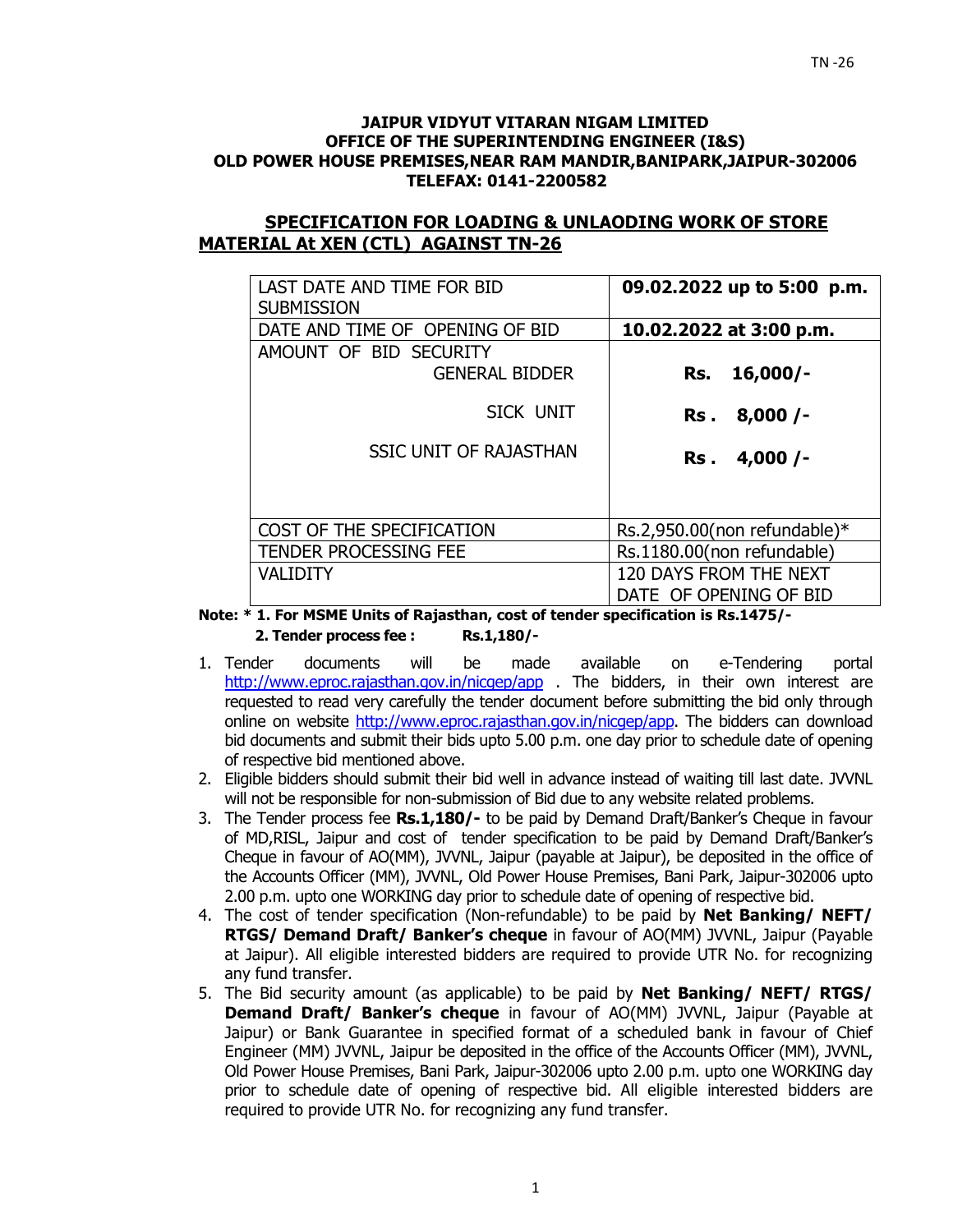- **6. \* In case SSI units of Rajasthan quote less than the tendered quantity then they are required to furnish Bid Security @ 0.25% of the estimated value of quantity offered on the basis of estimated unit FOR destination price.**
- 7. Further, while depositing the bid security amount in the office of Accounts Officer (MM), JVVNL, Jaipur, the bidders shall also furnish a certificate of SSI unit of Rajasthan/ sick unit and also to submit a letter mentioning the quantity offered by them. An Affidavit for MSME unit of Rajasthan in the enclosed format is to be furnished on non-judicial stamp paper of Rs.100/- duly attested by Notary public, to the office of Sr.Accounts Officer (MM), JVVNL, Jaipur. The Bid Security of requisite amount shall be furnished on non-judicial stamp paper of Rajasthan State.
- **Note** :- 1. All eligible interested bidders are required to get enrolled on e-Tendering portal http://www.eproc.rajasthan.gov.in/nicgep/app.
	- 2.If any difficulty arises, in down downloading/ uploading of tender you may contact in the

RISL, Jaipur Rajasthan at following Contact/address

**Address of RISL:-** RajCOMP Info Services Limited (RISL)

1<sup>st</sup> Floor, Yojana Bhawan, Tilak Marg, C-Scheme, Jaipur (Rajasthan)

| Tel:           | 0120-4200462, 0120-4001002                               |
|----------------|----------------------------------------------------------|
| <b>Mobile:</b> | 8826246593                                               |
| E-Mail:        | support-eproc[at]nic[dot]in                              |
|                | Local Helpdesk Number - 0141-4022688                     |
|                | Available all Working days (between 9.30 AM and 6.00 PM) |
| E-Mail:        | eproc[at]rajasthan[dot]gov[dot]in                        |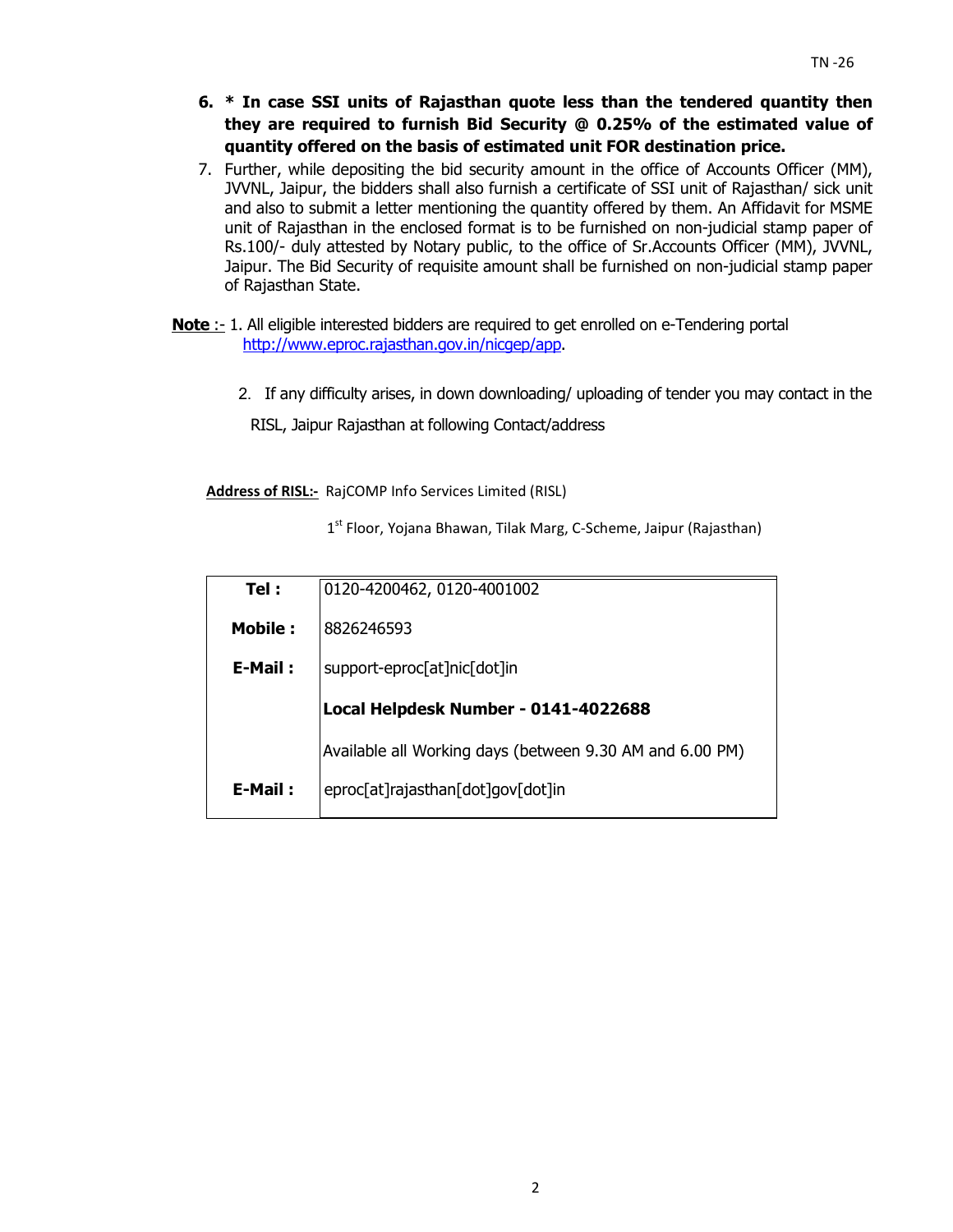# **INDEX (TN-26)**

| Section-I    | Instructions to bidders                                          |                                             |
|--------------|------------------------------------------------------------------|---------------------------------------------|
| Section-II   | <b>General Conditions of Contract</b>                            |                                             |
| Section III  | <b>Technical Specification</b>                                   |                                             |
| Schedule-I   | Schedule of Requirement                                          |                                             |
| Schedule-II  | <b>Qualification Requirement.</b>                                |                                             |
| Schedule-III | Price Schedule (BOQ)                                             | <b>To be uploaded On</b><br>line on website |
| Appendix-A   | Amendments in ITB-GCC                                            |                                             |
| Appendix-B   | Performa of bank guarantee for bid<br>security                   |                                             |
| Appendix-C   | Bank account details                                             |                                             |
| Appendix-D   | Format of affidavit for MSME Unit                                |                                             |
| Appendix-E   | Declaration by the Bidder                                        |                                             |
| Appendix-F   | Declaration by the Bidder towards<br>blacklisting/debarment etc. |                                             |

Note:- The Bidder, in their own interest, is advised to go, through carefully the above schedules.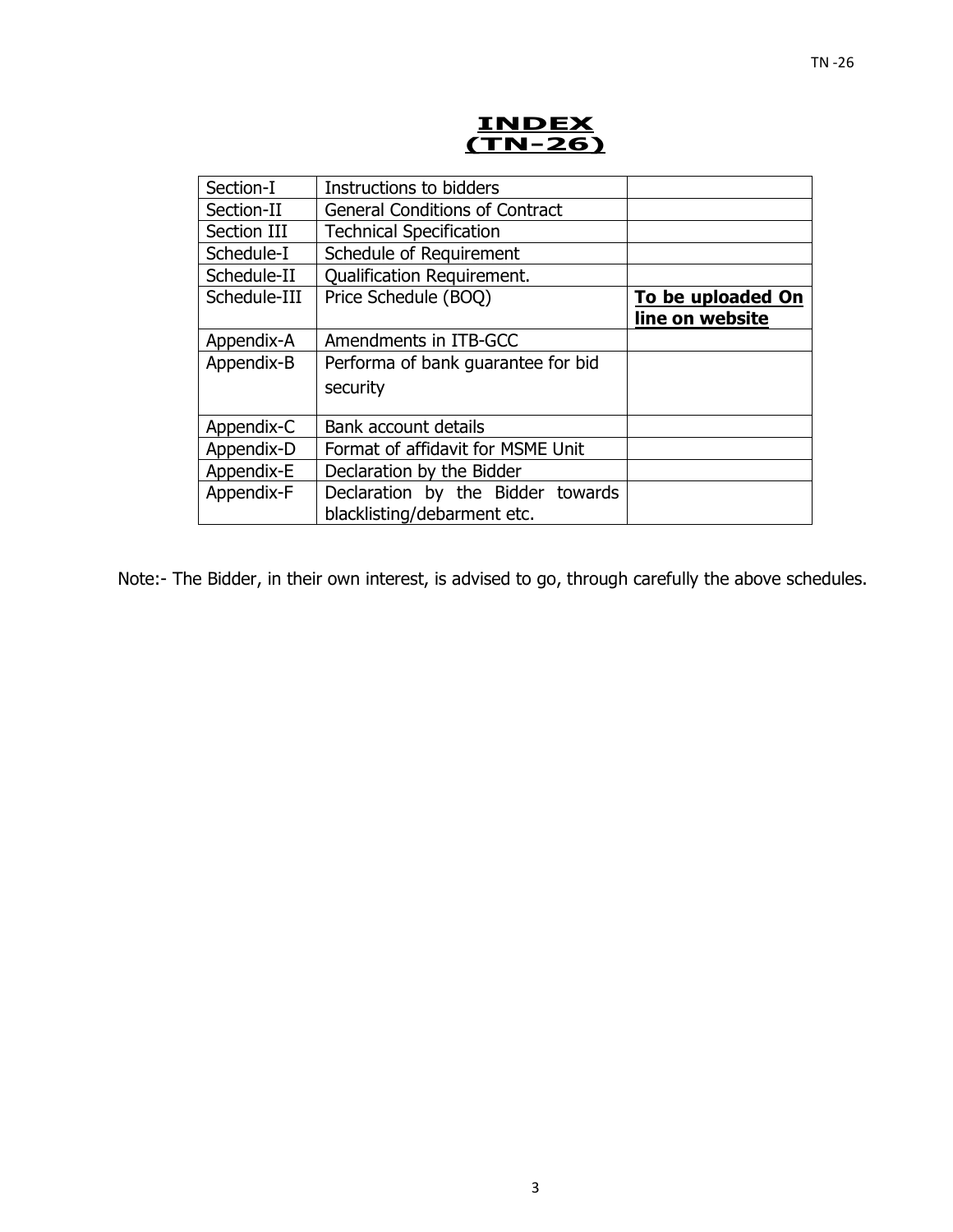## **JAIPUR VIDYUT VITRAN NIGAM LIMITED SECTION-III**

## **TECHNICAL SPECIFICATION FOR LAODING & UNLOADING WORK OF STORE MATERIAL at XEN (CTL) AGAINST TN-26**

## 1.0 **SCOPE**

This specification covers the loading & unloading work by crane of 12 Ton capacity (including enquire mainpower) of store material through Contractors for the CTL Jaipur,

## 2.0 **REQUIREMENT OF VEHICLES USED:-**

- i) The Crane should have valid certificate of "Pollution under control".
- ii) The Crane should have "valid Insurance coverage" and up to date Road Tax of GOR for transportation within Rajasthan paid Documents.
- iii) The Milometer of the Crane must be accurate & in working condition.
- iv) The Crane offered should have valid & relevant goods carrier registration for commercial use.
- v) Attested Photostate copy of registration certificate, road tax, pollution under control of each crane provided are to be submitted at the time of agreement.
- vi) The crane must ply on all those roads which are considered suitable by the SE (I&S), JVVNL, Jaipur, In charge of the crane and his decision in this regard shall be final & binding.
- vii) All the documents (Fitness, Toll Tax, Insurance & Pollution certificate) of the crane must be renewed time to time before its expiry of validity during the contract period.
- viii) The crane should not be older than Ten years.

## 3.0 **DRIVER/Operator :-**

- i) Contractor has to provide separate driver with each crane at his cost.
- ii) Drivers must have valid driving license for the entire currency of the contract. (Valid ID Proof & driving license)
- iii) Full particulars of the drivers are to be given by contractor at the time of entering into agreement.
- iv) Drivers should be well dressed & well behaved, any misbehavior by the drivers shall be construed unsatisfactory service.
- v) Driver must not smoke or drink liquor while on duty and must not be under Intoxication while on duty.
- vi) The successful contractor shall provide sufficient money with the driver so that he can meet the expenditure on any incidental repairs/maintenance etc. during working hours, when the crane is on duty. The Nigam under no circumstances will incur any expenditure on these items.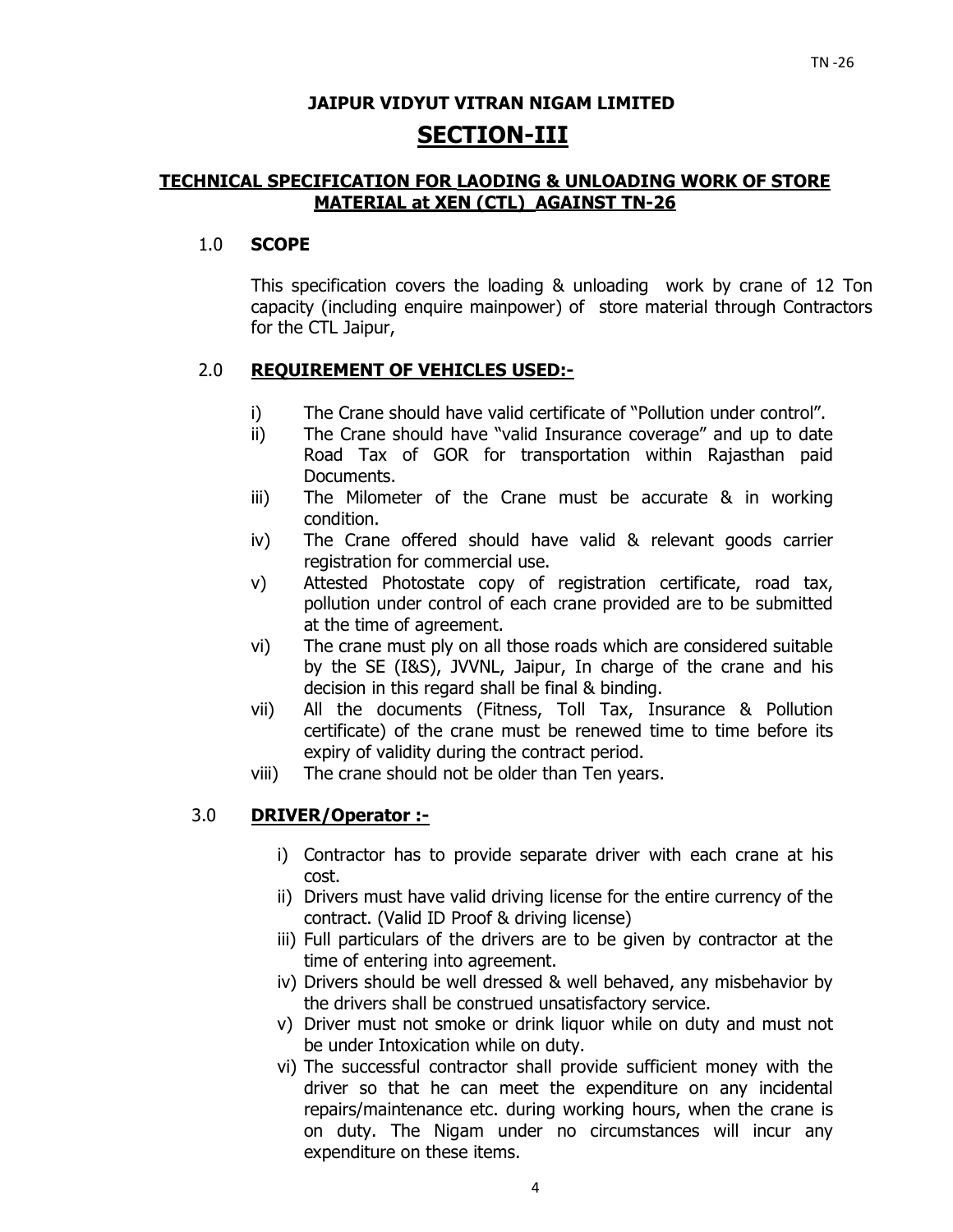vii) A log book for each crane will be maintained by the driver/operator for recording daily loading & unloading and capacity wise activities of each day. Performed and get signature of the user of the crane and the driver/operator will got the signature of the controlling officer receiver of materials/goods in healthy condition at his destination. The custodian of the log book, however, shall be the nodal officer.

## 4.0 **WORKING HOURS:-**

The working hours for hired crane would be 24 hours.

### 5.0 **CONTRACT PERIOD/TIME SCHEDULE:-**

The contract shall be upto 31.3.2022 and can be extended further subject to satisfactory working /performance on mutual consent.

## 6.0 **ACCIDENT/ SAFETY MEASURES:-**

Any compensation payable for damages caused due to accident by Contractor's crane/driver to any party/property/man power & others shall be borne by contractor. The department/JVVNL will not be responsible for the same in any way.

## 7.0 **TERMS OF PAYMENT**:-

The payment shall be governed as per Clause No. 1.42, 1.43 & 1.44 of General Condition of Contract (section-II) Further, the clause No. 1.43 of General Condition of Contract has been amended to the extent as under:

1.43 Payment shall be due and payable by the purchaser in accordance with the provision of the contract within a reasonable period from the date of receipt of each invoice by the contractor / supplier duly supported by a certificate of the Engineer. The purchaser will take all possible effort to make payment to the contractor / supplier generally on  $45<sup>th</sup>$  day after receipt of duly verified challans / receipt / bill in the office of paying authority (Sr. Accounts Officer (CPC) and completion of contractual formalities. But in case of delay in payment the purchaser shall not be liable to pay any interest on the outstanding to the contractor / supplier.

Payment shall be made only through electronic mode i.e. RTGS or NEFT. The charges being levied by the bank for providing this service shall be to supplier's account on actual. For this, the required details viz; name of supplier in which thye bank along with its IFS code are required to be obtained from the payee on its letter head duly signed by the supplier or its authorized signatory.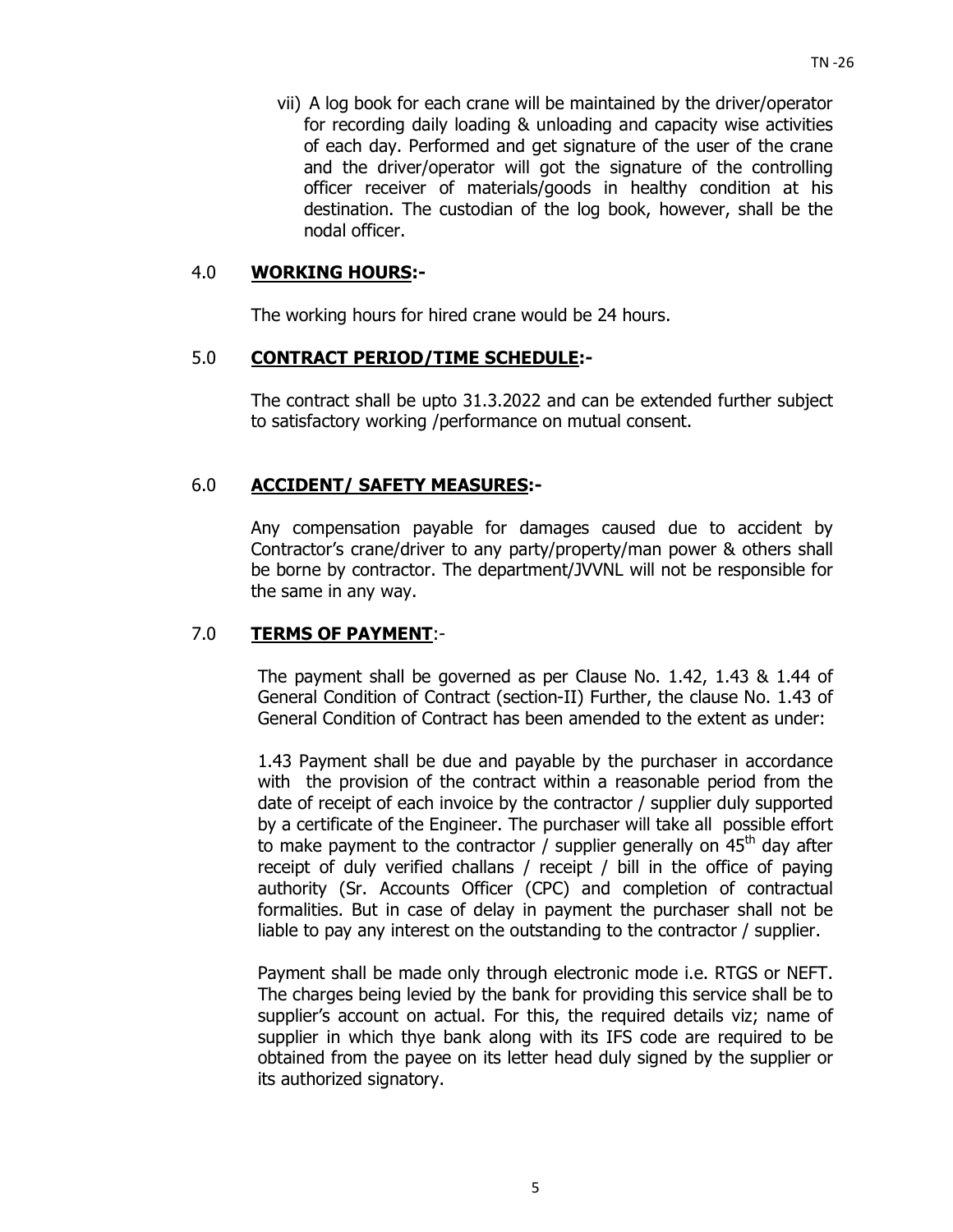## **8.0 INSURANCE**:

Contractor shall load & unload the material safely. Recovery against damaged cost by mishandling of material due to negligence crane /operator shall be made from the bills as well as security deposit of the contractor. The recovery in this respect shall be Determine by SE(I&S) on the recommendation/proposal on nodal officer. You will provide insurance paper with your bill. Bills will be cleared after checking of insurance paper of material.

## 9.0 **CPF/EPF Scheme:-**

The contractor will have to furnish the information in Performa "C" every month or with every bills along with copies of challans in respect of the employees engaged in connection with the execution of work from the date of its commencement and up to the date of completion of this work. If the contractor fails to furnish this information, The Sr. Accounts Officer (CPC), JVVNL, Jaipur, shall deduct the amount from the each bill of the contractor at the rates applicable at the time of payment as per CPF rules/Act and keep under the head 46.92 (Misc. deposit) of the contractor/employee till furnishing the information in the above mentioned Performa along with nomination form within stipulated period failing which the amount so deducted shall be deposited with regional P.F. commissioner within stipulated period as per CPF rules/act.

10.0 All expenditure on repairs, maintenance, taxes, permits, insurance (Material as well as) & driver will be borne by contractor.

## 11.0 **PENALTY:-**

- i) In case vehicle is not provided by the contractor on a day then vehicle from another contractor will be hired at risk & cost of original contractor.
- ii) Absence of the vehicle is not permissible, so substitute road worthy vehicle will have to be provided by contractor at all time.
- iii) However, on any account if the vehicle is not provided continuously for seven days, it will be construed as unsatisfactory performance for which security deposit of the vehicle shall be forfeited and contract shall be terminated and firm will be black listed in all three Discom.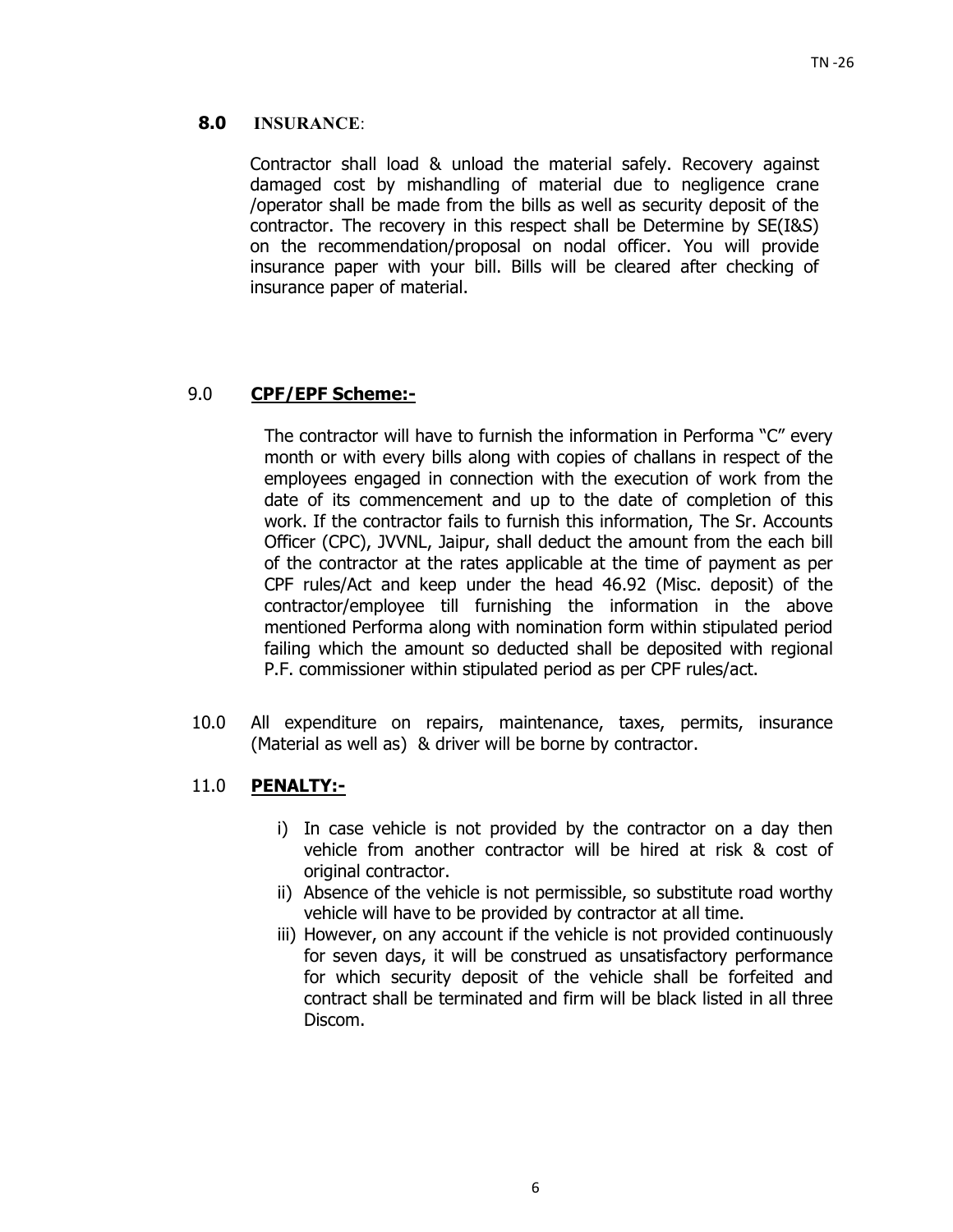## 12.0 **RISK & COST:-**

- i) In case of poor performance of failure to carry out this contract as per terms and conditions of the agreement or not providing the vehicle, concerned controlling officer of the vehicle will have the right to hire vehicle from the another contractor, at the risk & cost of the original contractor.
- ii) Any excess expenditure incurred by the department for vehicle in pursuance to para 11.1 shall be recovered from the monthly bills or security deposit of the contractor.

## **13.0 PARKING:-**

The hired crane may be parked in the premises of Jaipur Discom if space is available. However in this case, the safety & security of the crane shall not be the responsibility of the Jaipur Discom and it will be at the risk of the contractor.

## 14.0 **DECISION OF THE JVVNL:-**

Regarding the meaning and effect of the terms & conditions the decision of CE (MM) shall be final and binding on contractor.

- i) The JVVNL reserves the right to award this work wholly or partly to any other suppliers also.
- ii) The JVVNL reserves the right to terminate the contract at any time by giving 15 day notice in writing without assigning any reason thereof.
- iii) JVVNL may award Rate Contract to all such bidder. A panel of such bidders may be formed. At The discussion of Nigam the work order to such bidders may be awarded for different locations as well as for different time duration period.
- iv) In case of any violation of terms & conditions of contract or unsatisfactory service/ Performance, the JVVNL reserves the right to terminate the contract by giving 15 days notice to the contractor.

## 15.0 **ARBITRATION:-**

- i) In the event of any question, dispute or difference arising under this agreement or in connection therewith, except as to matter the decision of which is specifically provided under this agreement, the same shall be referred to sole arbitration of the Chief Engineer (MM), JVVNL, Jaipur.
- ii) The agreement to appoint an arbitrator will be in accordance with the arbitration and conciliation act 1996. There will be no objection to any such appointment that the arbitrator is Govt. Servant or that he has to deal with the matter to which the expressed views on all or any of the matter under dispute. The decision of arbitrator shall be final and binding on the parties. In the event of such arbitrator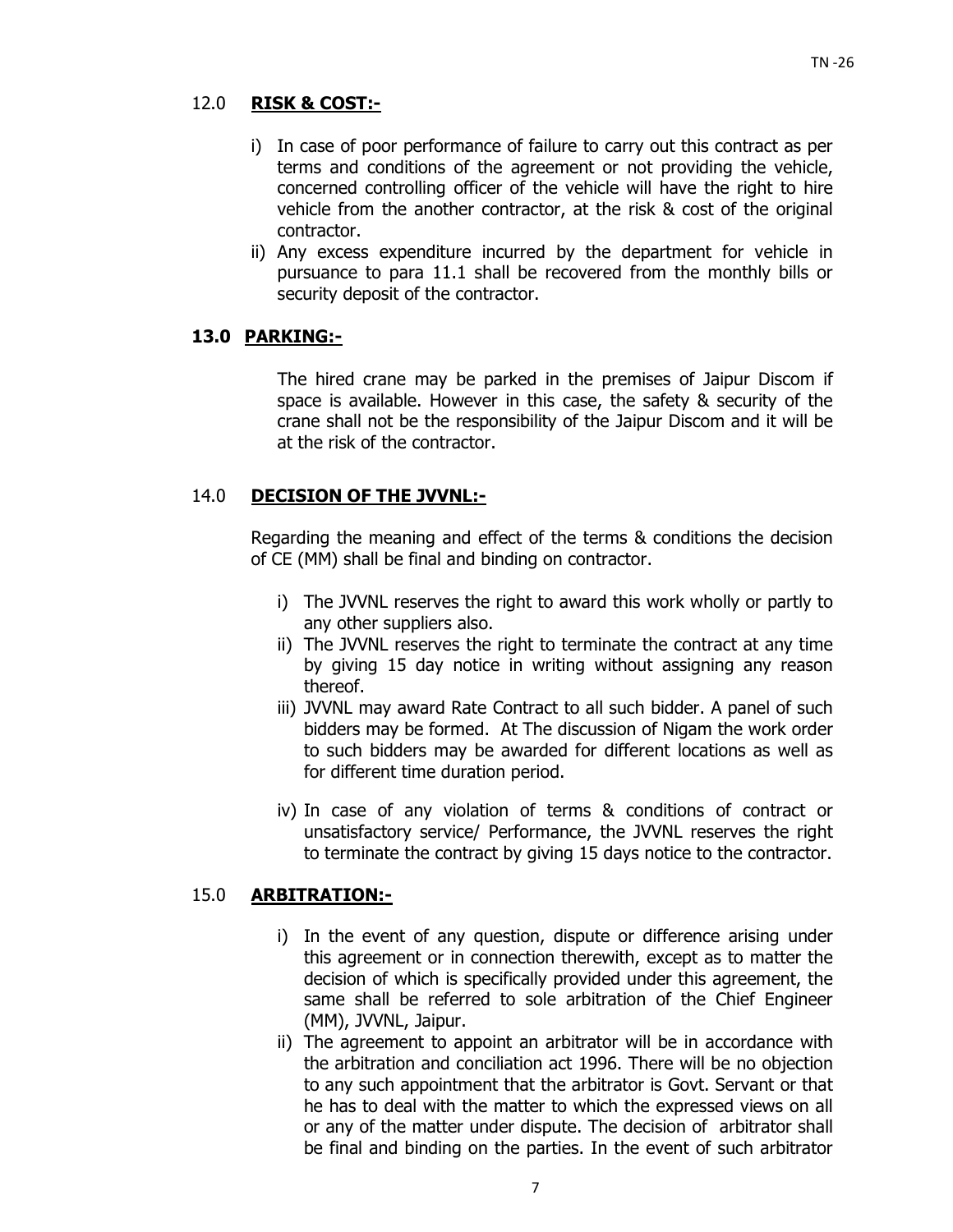to whom the matter is originally referred, being transferred or vacating his office or being unable to act for any reasons whatsoever may be, the Chief Engineer (MM), JVVNL, Jaipur or the said officer shall appoint another person to act an arbitrator in accordance with the terms & conditions of the contract agreement and the person so appointed shall be entitled to proceed from the stage of which it was left out by his predecessors.

- iii) The arbitration may from time to time with the consent of parties enlarge the time for making and publishing the award, subject to aforesaid arbitration and conciliation Act, 1996 and the rules made there under, any modification thereof for the time being in force shall be deemed to apply to the arbitration proceeding under this clause.
- iv) The venue of the arbitration proceeding shall be the office of Superintending Engineer (I&S), JVVNL, Jaipur or Chief Engineer (MM), JVVNL, Jaipur or such other places as the arbitrator may decide.

## 16.0 **FORCE MAJEURE CONDITIONS:-**

 If at any time during the currency of contract, contractor's performance in whole or in part be prevented or delayed by the reasons of any war, hostility acts of public enemy, civil commotion, Sabotage, Fire, Floods, Explosion, Epidemics, Quarantine, Restriction, Act of god herein after referred to as "Events" then provide notice and adequate proof of date of occurrence there of the provisions of clause 11 shall not be invoked by concerned authorities of the JVVNL, Provided further that the work under the contract shall be resumed immediately. After such events have ceased to exist and the decision of the Chief Engineer (MM), JVVNL, Jaipur of his authorized officers whether the work has been resumed or not shall be final and conclusive.

## 17.0 **CONTRACT AGREEMANT:**

The supplier shall execute contract document in the manner as detailed below:-

- 1. Copy of the rate contract order including specification signed on each page.
- 2. GCC duly signed.
- 3. Instructions to tenders duly signed.
- 4. A non judicial stamp paper worth Rs. 15,000/- (Rs. Fifteen Thousamd only) duly signed as under:- "AFFIXED WITH P.O. No. \_\_\_\_\_\_\_\_\_\_\_\_ DATED \_\_\_\_\_\_\_\_\_\_\_\_\_

All the above contract document shall be signed by an authorized person holding valid power of Attorney. A copy of power of Attorney in favour of person signing these documents duly notorised in original on non judicial stamp paper of Rs. 100/- (Rs. One hundred only) shall also be furnished.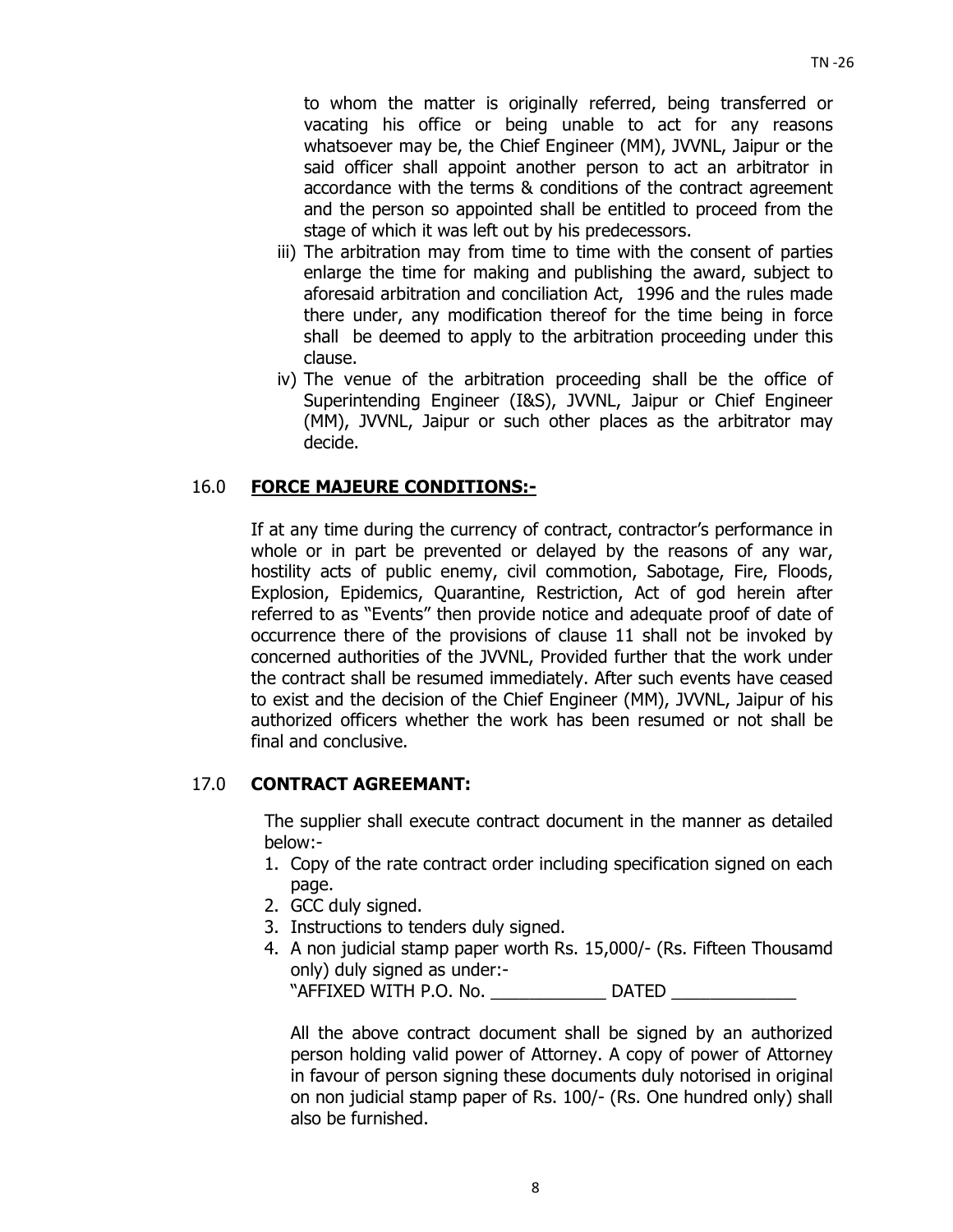## **18.0 SECURITY AGAINST MATERIALS :**

The Contractor shall be fully responsible for the safe custody of all the material issued by JVVNL for the work (s) as per quantity mentioned in Bill of Material enclosed along with work order till their completion and handed over to concerned consignee. For this the contractor shall take suitable storagecum-erection insurance cover note for entire project / material equivalent to cost of Bill of Material of the work order at the store Issue Rate at his own cost. Such insurance will cover any destruction / risk of loss or damage of material by way of theft, damage in transit etc.

The bidder shall be liable to furnish security bank guarantee, in order to secure safeguard against any embezzlement / misappropriation of material. You shall furnish SBG against safe custody of material equivalent to 10 % (ten percent) of contract valuewithin a period of 15 days from work order. The same shall be deposited by the successful bidder either in the form of crossed Bank Draft /Bankers cheque or by way of Bank Guarantee from scheduled Bank on nonjudicial stamp papers worth 0.25 % of BG value & max. uptoRs. 25000/- in the prescribed format in favour of the Superintending Engineer (I&S), JVVNL. The Security Bank Guarantee is to be remained valid for a period of commencement & completion period + 03 months from the date of commencement of contract in the first instant and may have to extended if desired. It will be the sole duty of bidder to get the SBG extended well in time to maintain its validity as desired by the JVVNL. The security bank guarantee shall be released only after completion of 03 month of completion of work/handover of the project whichever is later.

## **19.0 PERFORMANCE SECURITY:-**

The Performance security wherever appearing in the tender document may be read as under-: 3% of the amount of work order, in case of procurement of works; In order to secure / assure due fulfilment of the contract / satisfactory work performance, the successful Bidder(s) upon receipt of preliminary acceptance letter/detailed work order as the case may be shall furnish within a period of 15 days a PBG equivalent to 03 (Three)% of contract value either in the form of crossed Bank Draft/ banker's cheque or by way of Bank Guarantee from scheduled Bank, which shall be got verified from the issuing bank. The BG shall be furnished on non-judicial stamp papers worth 0.25 % of BG value & max. uptoRs. 25,000/- in the prescribed format in favour of the Superintending Engineer (I&S), JVVNL. The Performance Bank Guarantee is to be remained valid for a period of commencement& completion period + 12 Months (Performance Period)  $+ 6$  months(grace period for lodging any claims as admissible) from the date of commencement of contract in the first instant and may have to be extended if desired. The performance bank guarantee shall be released only after completion of 12 month performance period satisfactorily from the date of completion of work / Handover of the project whichever is later.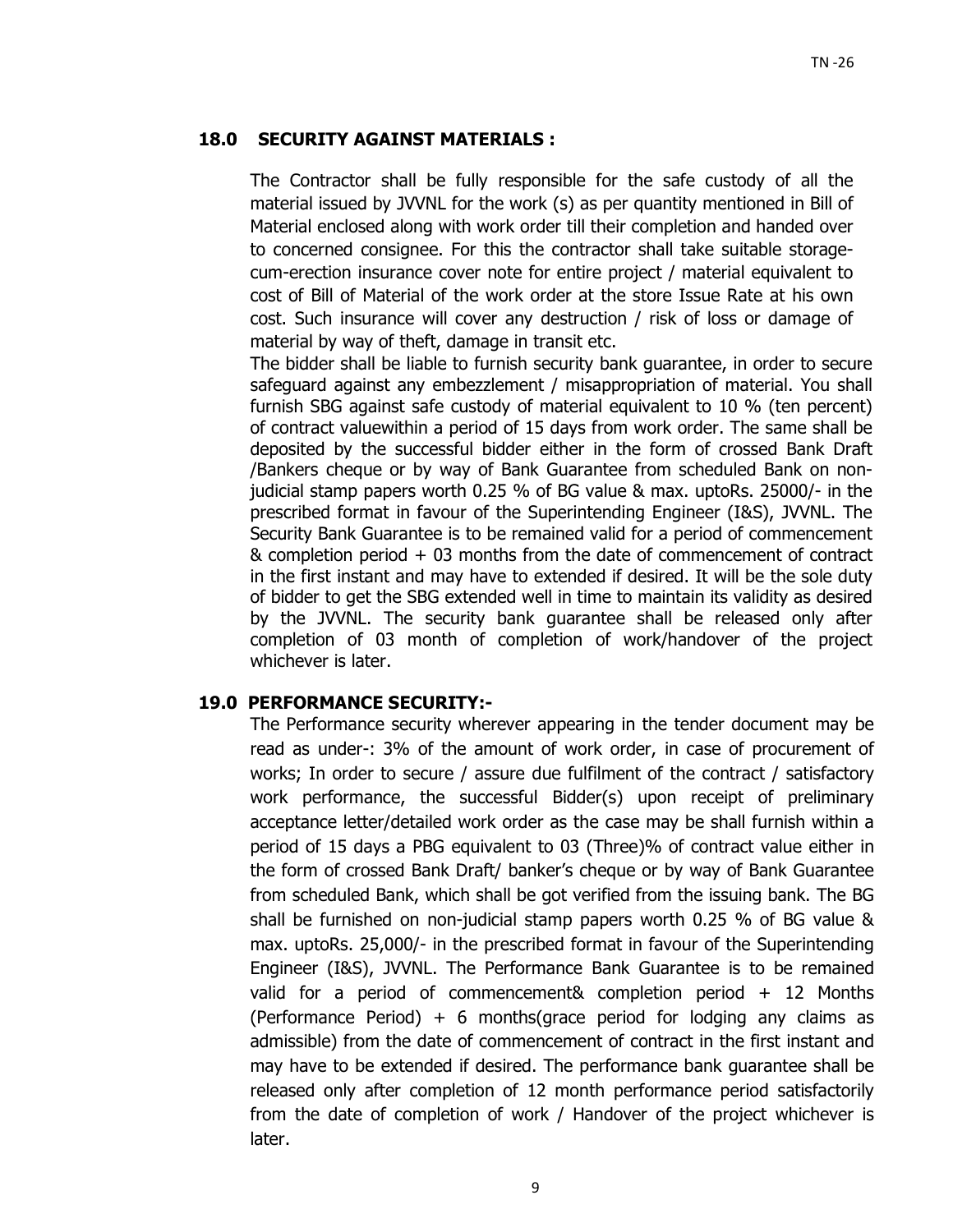## **20.0 SAFETY MEASURES:-**

The contractor shall follow a safe method of working so that no damage / loss is caused to JVVNL, regarding material and also injury to any of workers. The JVVNL shall not be responsible in any way for the injury caused to contractor's labour while working. The contractors should ensure to get insured his all workers against accident from any Nationalized General Insurance Company. The insurance charges shall be borne by the Contractor. A copy of such policy shall be delivered to the payment making authority along the bills.

## **21.0 DISPUTES:**

- a) All disputes differences or questions whatsoever which may arise between JVVNL and the inspecting agency upon or in relation to or in connection with this contract shall be deemed to have been arisen at Jaipur (Rajasthan) and no court other than the courts at Jaipur (Rajasthan) shall have jurisdiction to entertain or try the same.
- b) In case of any question/dispute, difference whatsoever arise between JVVNL and the inspecting agency upon or in relation to the contract the matter may be referred to the settlement committee constituted by Nigam depositing requisite reference fee with Accounts Officer (MM), JVVNL, Jaipur.

## **22.0 INCOME TAX (TDS):**

The income Tax shall be deducted from each bill at applicable rate while arranging the payment to the contractor.

## **23.0 NO DUES:**

No Dues Certificate will be submitted with the final bill duly signed by nodal officer counter signed by the order issuing authority.

## 24.0 **ESI:-**

The firm/contractor will arrange ESI coverage of his workers deployed on the works and as evidence/ proof, he will furnish copy of challan / receipt of the amount paid to the ESI towards such coverage with the every running/ final bill(s).

25.0 The contractor shall produce monthly bills in triplicate along with verified challans /receipt of supply material /verified log book and other requisite documents to the Nodal Officer i.e. XEN (Store), JVVNL, Jaipur for processing the bills. Who shall send them to the Sr. Accounts Officer (CPC), JVVNL, Jaipur for payment after due checking/vetting and verifications.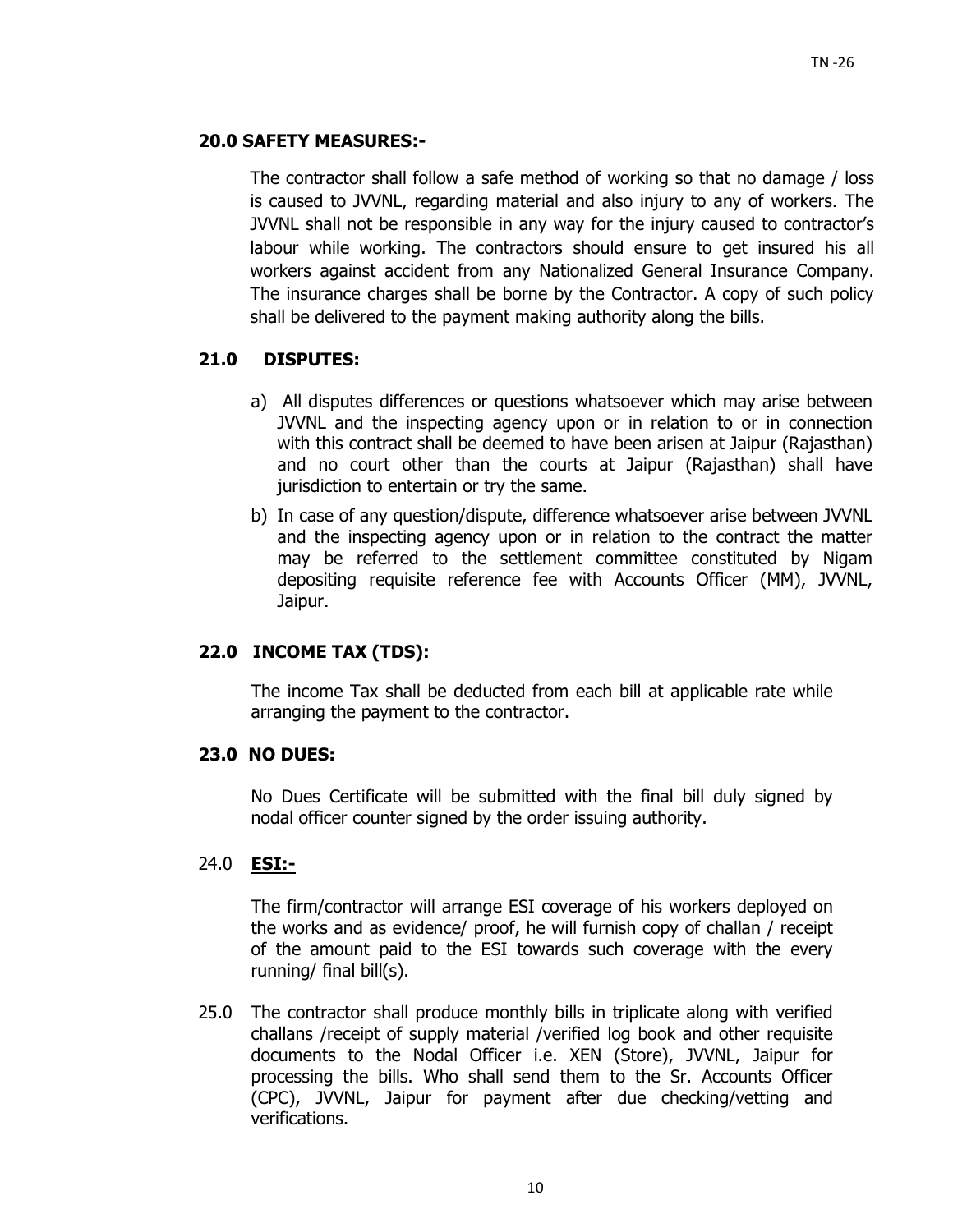## 26.0 **SUB-LETTING**

 The contractor shall not assign the work to any other person to execute the work in part or full.

## 27.0 **PRICES:**

 The prices quoted shall be firm and inclusive of all Taxes Duties, repairing charges of vehicles, CPF contribution, EPF, ESI and other liabilities, except GST which is payable extra if applicable. The quoted prices shall be percentage (%) below/above to the BOQ in totality. Valuation of the bid shall be done accordingly. Toll tax shall be paid extra along with bill on production of payment slip/receipt.

## 28.0 **GST:**

The GST will be applicable as per rules in force, which will be paid extra, if applicable on the production of proof. Bidder should furnish GSTIN No. and PAN No. along with copy of documents.

- 29.0 **CHECKING/ SUPERVISION:** Any officer has authorized by SE (I&S), JVVNL, Jaipur/ Nodal officer/Controlling officer can be authorized for checking /supervision of the work being executed.
- 30.0 **NODAL OFFICER:** The Executive Engineer (CTL), JVVNL, Jaipur as shall be the Nodal officer for execution and implement work order/contract.
- 31.0 **CONTROLLING OFFICER:-** The concern CTL as shall be the controlling officer for execution and implement work order/contract.
- 32.0Award of Rate Contract to successful bidder if same prices are offered by two or more bidders then Nigam (1) May award Rate Contract to all such bidder, if panel of such bidders may be framed. At The discussion of Nigam the work order to such bidders may be awarded for different locations as well as for different time duration period or (2) May select one bidder through manual lottery, in presence of authorized representatives of all such bidders, who desire to be present.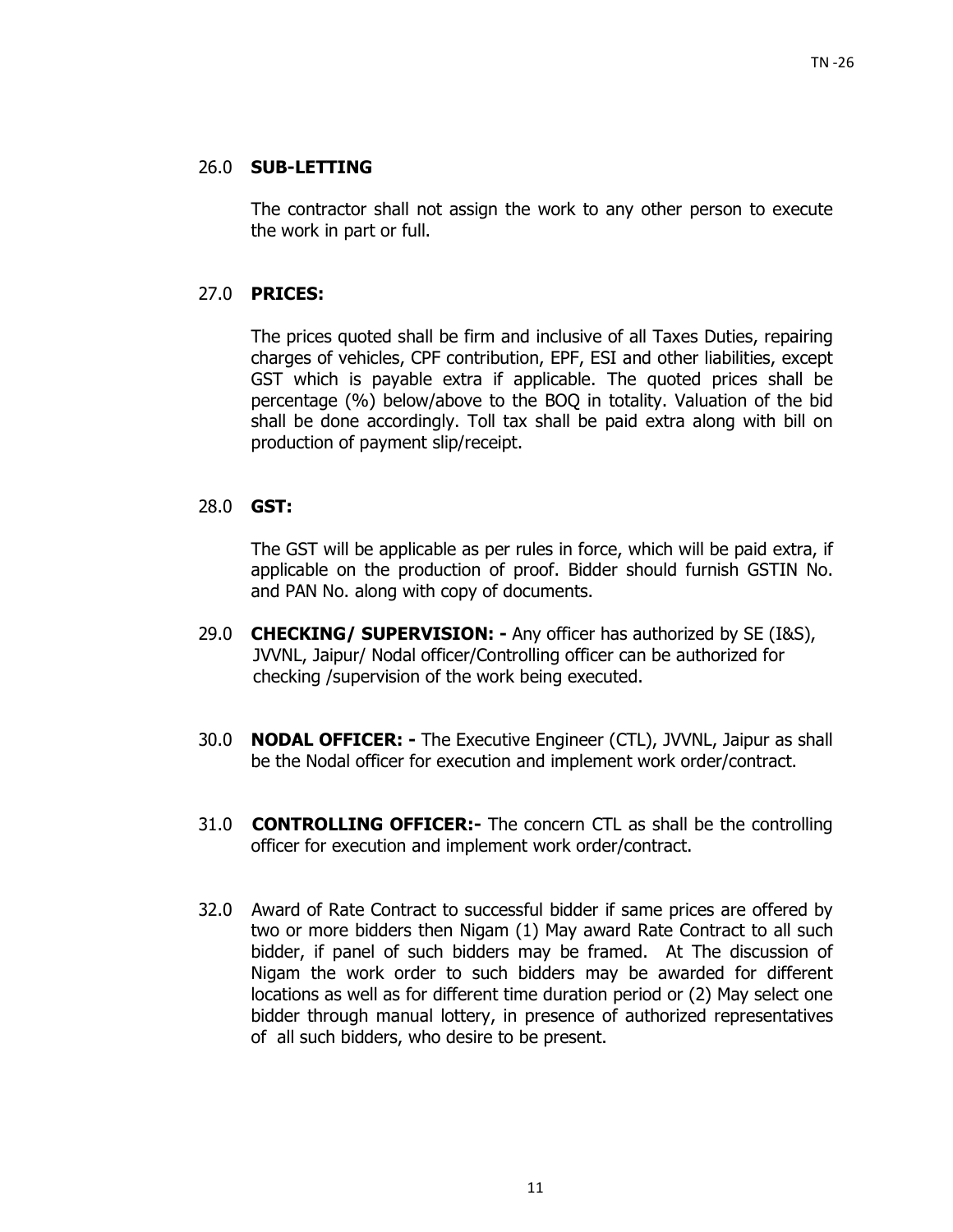## **Schedule-I**

## **Must be filled by the bidder and returned with the bid.**

To,

The Superintending Engineer (I&S), Jaipur Vidyut Vitran Nigam Limited, Jaipur.

Sir,

With reference to your invitation to tender against specification No. TN- 26, we offer following quantity:-

| S.        | <b>Particulars</b>                                                | Tendered Quantity (Nos.) |
|-----------|-------------------------------------------------------------------|--------------------------|
| <b>No</b> |                                                                   |                          |
|           | 2                                                                 | 3                        |
|           | Loading & unloading<br>of<br>work<br>store<br>material at<br>CTL, | <b>XEN (CTL)</b>         |
| 1         | Jaipur                                                            |                          |
|           |                                                                   |                          |

Yours faithfully,

Signature of tenderer with stamp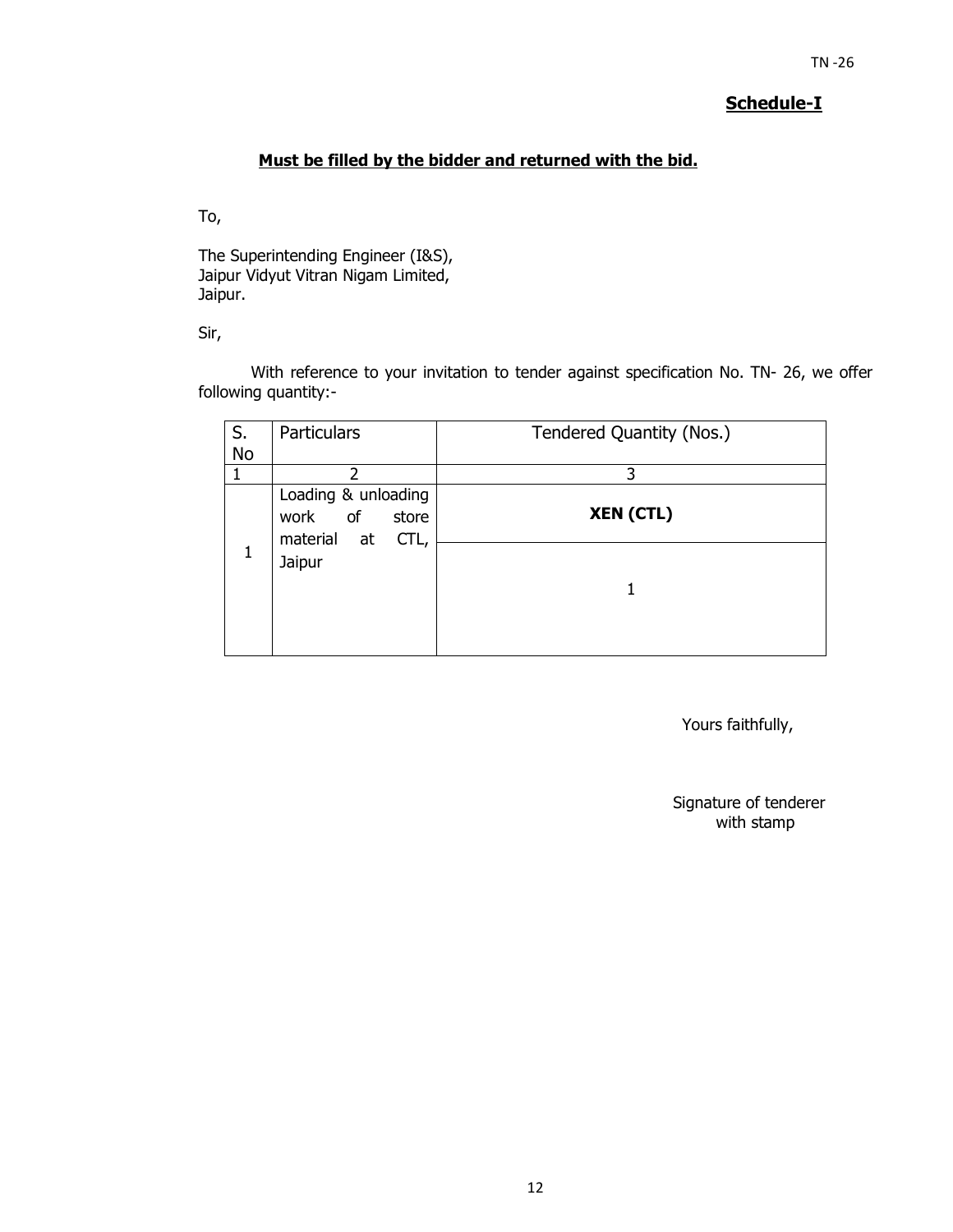### **SCHEDULE-II**

## **QUALIFICATION REQUIREMENT**

#### **FOR LOADING & UNLOADING WORK OF STORE MATERIAL at XEN (CTL)**

#### **AGAINST TN-26**

The bidder should fulfill following qualifying requirements for successful participation in the tender along with relevant documentary evidence supporting each qualifying requirement without which the offer shall be considered non-responsive & rejected.

## **1.0 GENERAL:**

The Bidder shall become eligible on satisfying the following 'Bid Qualification Requirements' and on production of the signed and stamped copy of required documentary evidence along with the Tender. The tender shall be filled by single bidder.

#### **2.0 Registration:**

The bidder should be having registration with SE (TW), JVVNL, Jaipur in class E-I category.

**3.0 JOINT VENTURE: -** No Joint venture is allowed.

#### **4.0 OTHER CONDITIONS:**

- I) Each up-Loaded paper/ documents should be self-attested sealed & signed by the bidders
- II) The condition bids shall not be considered. If false/fraud is found in the submitted documents then bidder shall be held soley/responsible for this & action shall be taken against the bidder as per provision of GCC/Act/Contractual obligations

## **5.0 THE OFFERS OF BIDDER NOT STAISFYING THE ABOVE "BID QUALIFICATION REQUIREMENT" SHALL BE REJECTED.**

## **6.0 POOR RECORD OF PERFORMANCE AND DELIVERY:**

The bidder who have been black listed **in any of the state Discom** Govt. organization /PSU (Central/state)or with whom business relations have been severed in **Jaipur Discom** shall not be considered. Severment of business relations will be done in case of following circumstances for the period and with the recovery mentioned against each: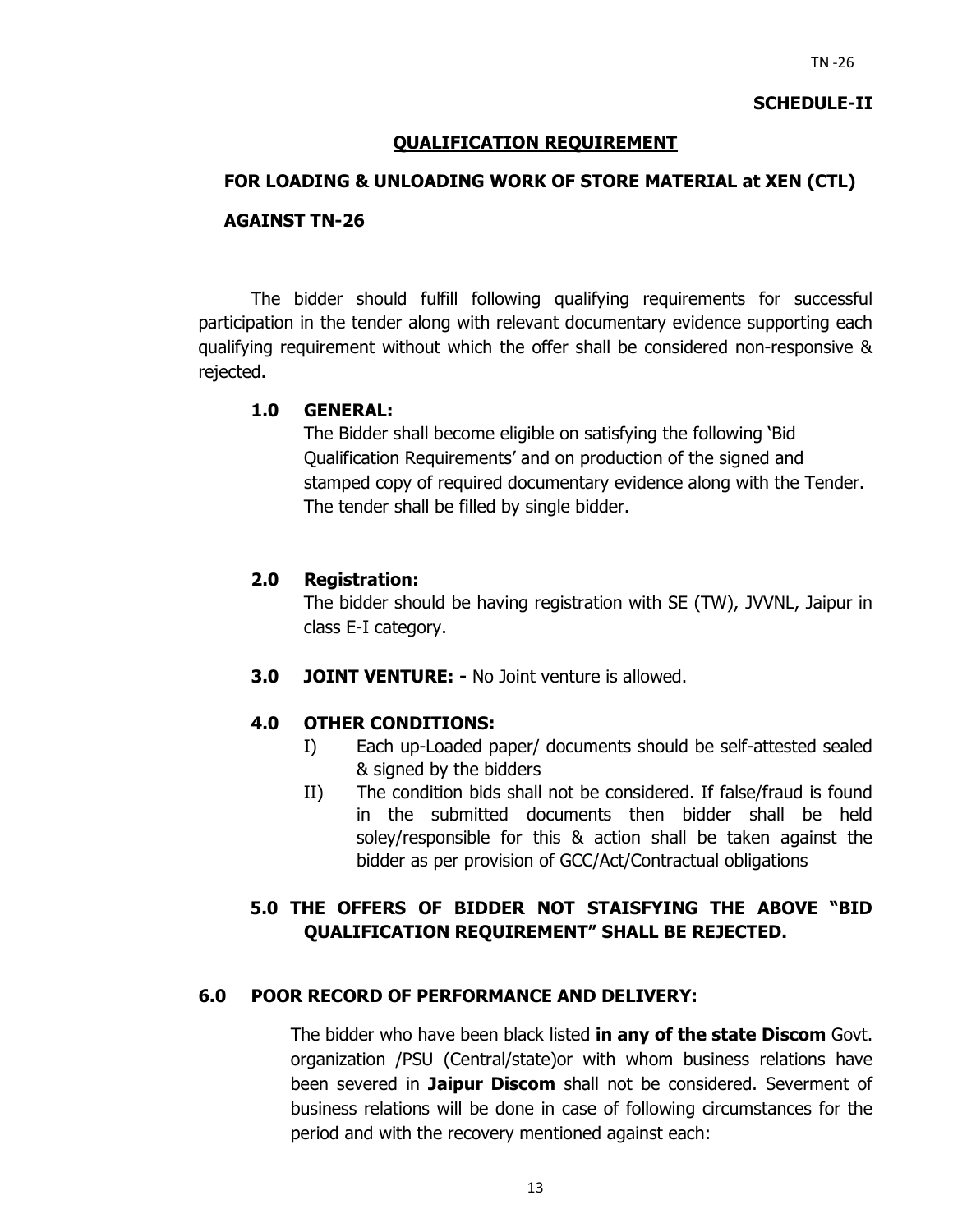| i) When contractor does not Forfeiture of EMD/cancellation of contractor          |  |  |  |  |
|-----------------------------------------------------------------------------------|--|--|--|--|
| accept order awarded on its registration to recover amount of EMD along with      |  |  |  |  |
| accepted price and terms and severment of business relations for three years from |  |  |  |  |
| conditions or does not comply the date of issue of order.                         |  |  |  |  |
| with contractual formalities.                                                     |  |  |  |  |
|                                                                                   |  |  |  |  |
| ii) When contractor complies                                                      |  |  |  |  |
| with contractual formalities but                                                  |  |  |  |  |
| does not commence works.                                                          |  |  |  |  |
|                                                                                   |  |  |  |  |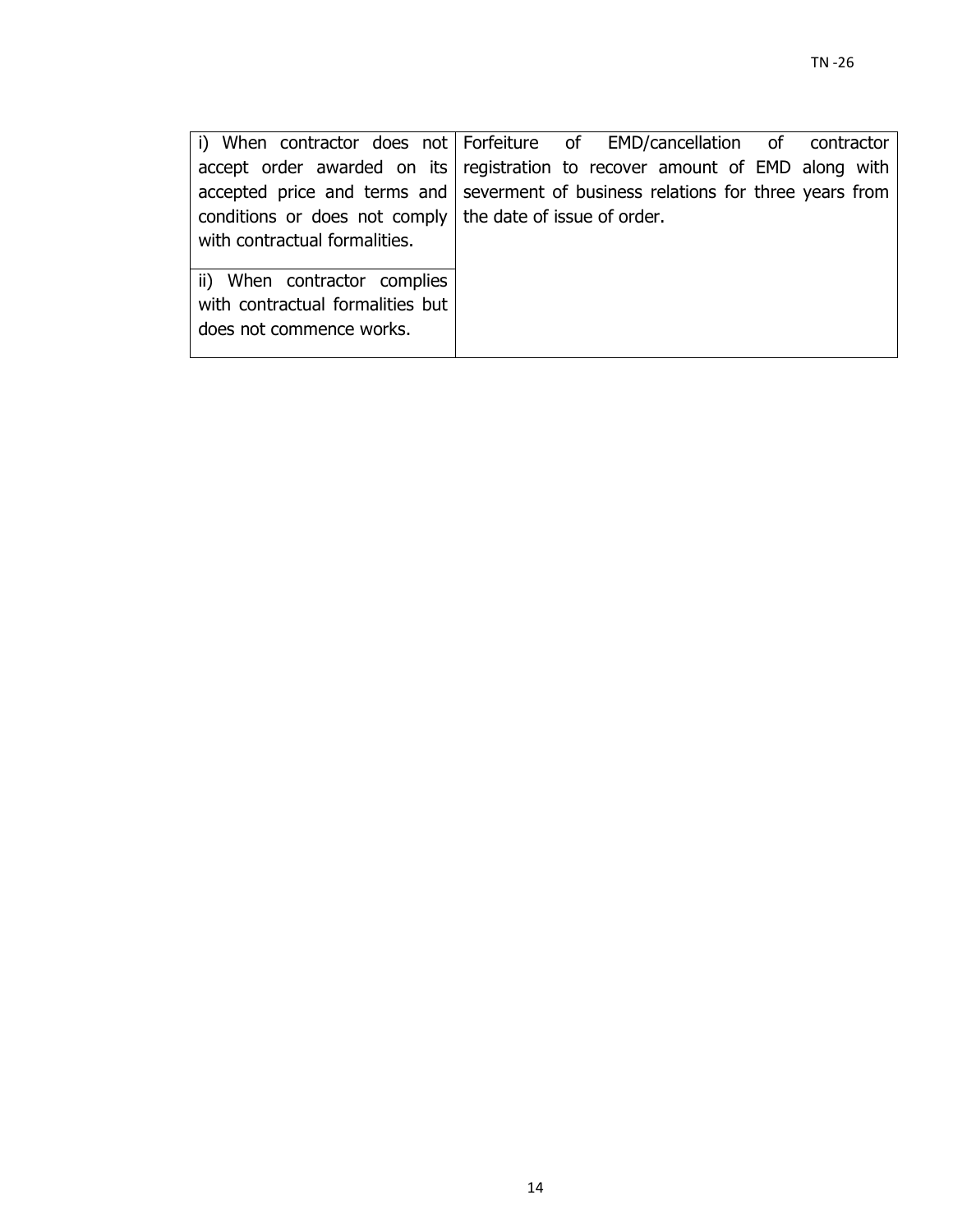#### **Appendix-A**

**The various clauses wherever appearing in the Instructions to Bidders (ITB), General Conditions of Contract (GCC), Technical Specifications, Qualification Requirements, various Schedules etc., are hereby amended to the extent as under:-** 

**1) Wherever EMD and Security Bank Guarantee (SBG), are appearing in the ITB, GCC & other Bidding Documents, same is hereby replaced by BID SECURITY as under:-** 

#### **BID SECURITY**

Bid security shall be 2% **of the estimated value of subject matter ofprocurement put to bid.** In case of Small Scale Industries of Rajasthan itshall be 0.5% of the **quantity offered** for supply and in case of sick industries, other than Small Scale Industries, whose cases are pending with Board of Industrial and Financial Reconstruction, it shall be 1% of the value of bid. Every bidder, if not exempted, participating in the procurement process shall be required to furnish the bid security as specified in the notice inviting bids.

In case SSI unit of Rajasthan quotes the less than the tendered quantity, then they are required to furnish Bid Security @ 0.5% of the estimated value of quantity offered on the basis of estimated unit FOR Destination price mentioned in the bidding documents, failing which bid shall be considered non-responsive.

The Bid Security amount (as applicable) to be paid by Demand Draft/Banker's

Cheque in favour of AO(MM), JVVNL, Jaipur (payable at Jaipur) or Bank Guarantee, in specified format (Appendix-A), of a scheduled bank in favour of Chief Engineer (MM), JVVNL, Jaipur, be deposited in the office of the Accounts Officer (MM), JVVNL, Old Power House Premises, Bani Park, Jaipur-302006 upto 2.00 p.m. upto one WORKING day prior to schedule date of opening of respective bid.

The Micro, Small & Medium Scale Industries of Rajasthan and sick industries,

other than Small Scale Industries, whose cases are pending before the Board of

Industrial and Financial Reconstruction (BIFR) shall furnish self-attested documentary evidence duly attested by Notary to claim the above.

**2) Wherever Performance Bank Guarantee (PBG) and Composite Bank Guarantee (CBG) are appearing in the ITB, GCC & other Bidding Documents, same are hereby replaced by PERFORMANCE SECURITY as under:**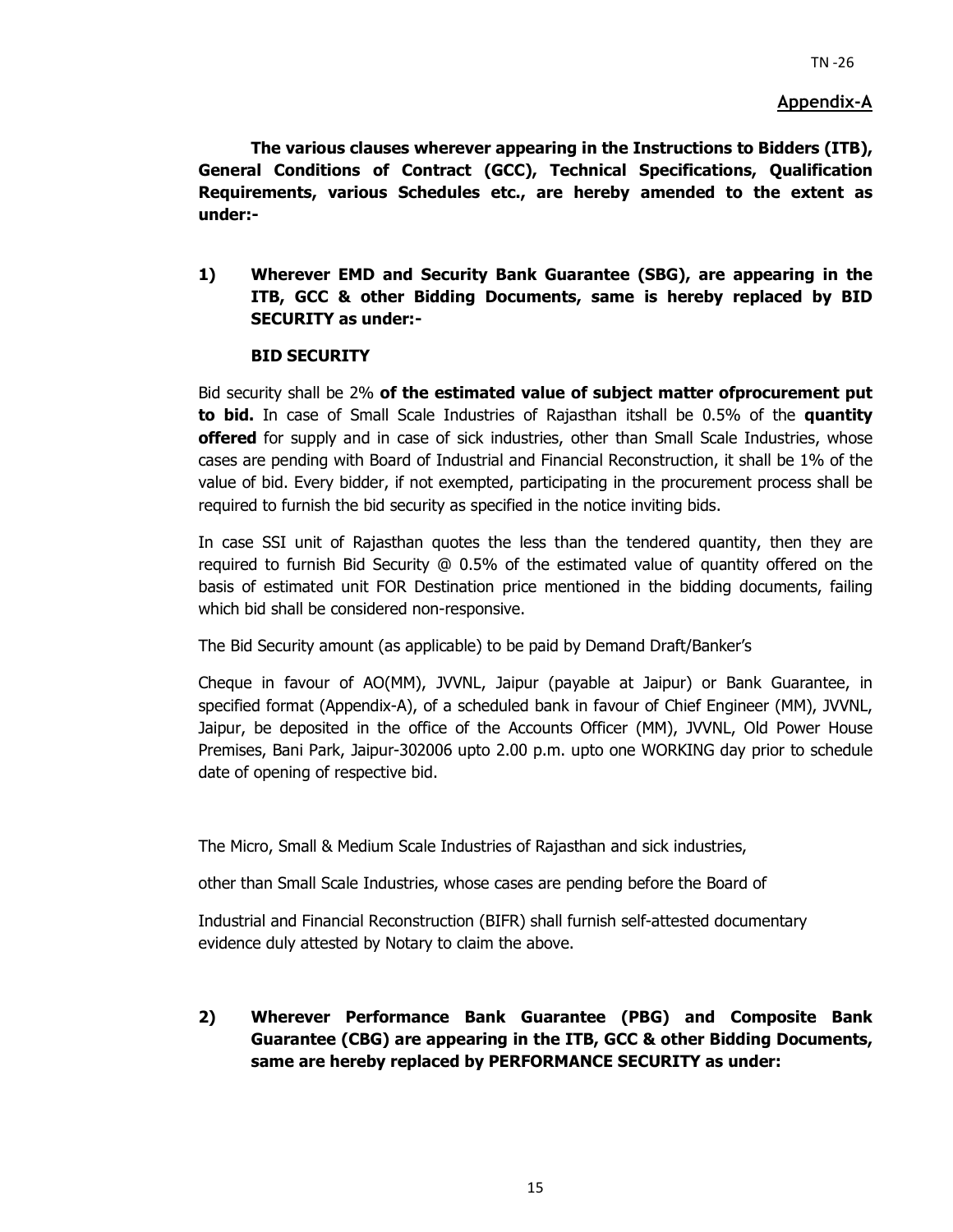#### **PERFORMANCE SECURITY :**

The Performance security wherever appearing in the tender document may be read as under-:

- (a) 2.5%, or as may be specified in the bidding documents, of the amount of supply order in case of procurement of goods and services and 3% of the amount of work order, in case of procurement of works;
- (b) 0.5% of the amount of quantity ordered for supply of goods, in case of Small Scale Industries or MSME units of Rajasthan; and
- (c) 1% of the amount of supply order, in case of sick industries, other than Small Scale Industries, whose cases are pending before the Board of Industrial and Financial Reconstruction (BIFR); and

In case of successful bidder, the amount of bid security may be adjusted in arriving at the amount of the performance security, or refunded if the successful bidder furnishes the full amount of performance security.

#### **3) VENDOR REGISTRATION**

**Therelaxation/exemption given to the registered vendors of the Nigam in respect of EMD/SBG, wherever appearing in the ITB, GCC & other Bidding documents, are hereby WITHDRAWN.** 

**4) The indirect taxes i.e. Excise Duty, Service Tax, VAT/CST, Entry Tax etc. mentioned in G.C.C., may now be read as G.S.T.** 

## **5) The clause No. 1.43 of General Conditions of Contract has been amended to the extent as under:**

"1.43 Payment shall be due and payable by the purchaser in accordance with the provision of the contract within a reasonable period from the date of receipt of each invoice by the contractor / supplier duly supported by a certificate of the Engineer. The purchaser will take all possible effort to make payment to the contractor/ supplier generally on **45th day** after receipt of duly verified challans/ receipts/ bill in the office of paying authority (Sr. Accounts Officer (CPC)/ Concerned Circle Accounts Officer) and completion of contractual formalities. **But in case of delay in payment the purchaser shall not be liable to pay any interest on the outstanding amount to the contractor/supplier."**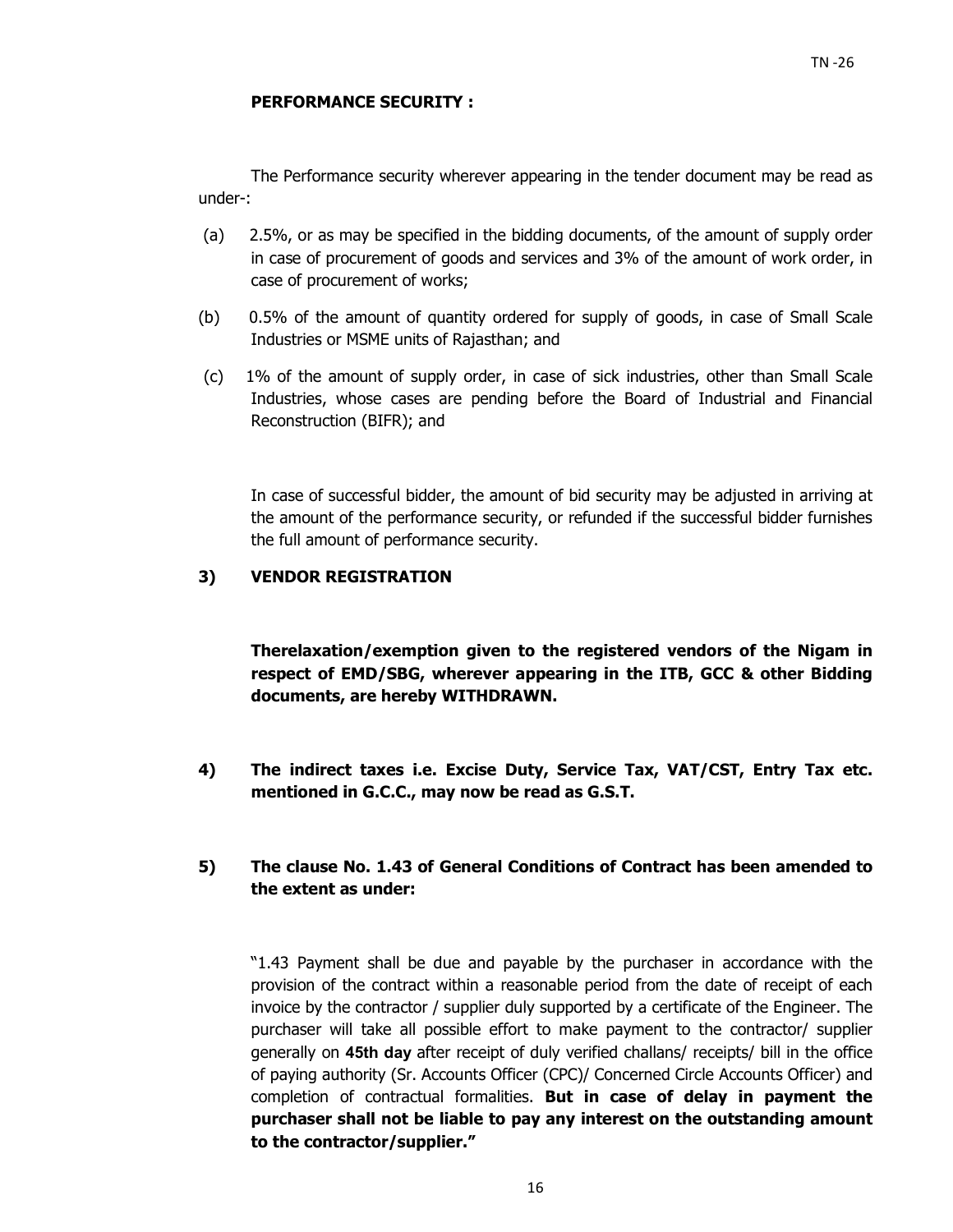- **6)** The GST will be charge extra at the prevailing rate on all the settlement fees as applicable and amended time to time.
- **7) Addendum in the provision of Instruction to bidder (ITB) in the clause No. 1.12.2 for quantity allocation as per award criteria of purchase manual in accordance to the clause no. 74 of RTPP rules:**

## **1.12.2(A) for quantity allocation**

### **(i) Trial order under Para No. 22.17 (a) & (b) of purchase manual**

(a) Any bidder located within or outside the state of Rajasthan has participated for the first time in a particular Discom & meeting minimum qualification requirement and has supplied the tendered material/or of higher rating in other utility shall be treated as an old supplier. Rajasthan's firms although supplied in past but not meeting minimum quantity supplied criterion including altogether new units which have not supplied any quantity but having adequate & required manufacturing and testing facility and technical know-how of the tendered material shall be considered as new firms and would be eligible for trial order only. In case of supply made to the licensed power utility out side India, the C.A. certificate furnished by firm shall be considered.

**Note:** - The material supplied and accepted for same/higher rating for turnkey project(s) to a licensed power utility/Govt. shall be considered for the purpose of evaluating criteria. The certificate given by C.A. shall indicate above quantity separately.

(b) (i) The trial order for a particular item shall not generally exceed 10 % of the total quantity considered for placement of order. This ceiling may, however, be relaxed by the corporate level purchase committee up to the extent of 30 %, to take the advantage of lower price where situation of differential prices offering is arising.

(ii) The capacity & capability assessment of a bidder located outside state of Rajasthan who otherwise qualifies but is participating for the first time shall not be carried out.

Similarly, For the tendered item(s) where the valid BIS license is an essential qualification requirement and the bidder possesses the valid BIS but new to the utility. The capacity/capability assessment of such a bidder shall also not be carried out.

## **(ii) Award criteria under Para No. 10.2 (iii) of purchase manual**

(a) In case of distribution transformers of rating 40 KVA and below, LT cables & conductors and fabricated steel items, order quantity may be distributed in the following manner: -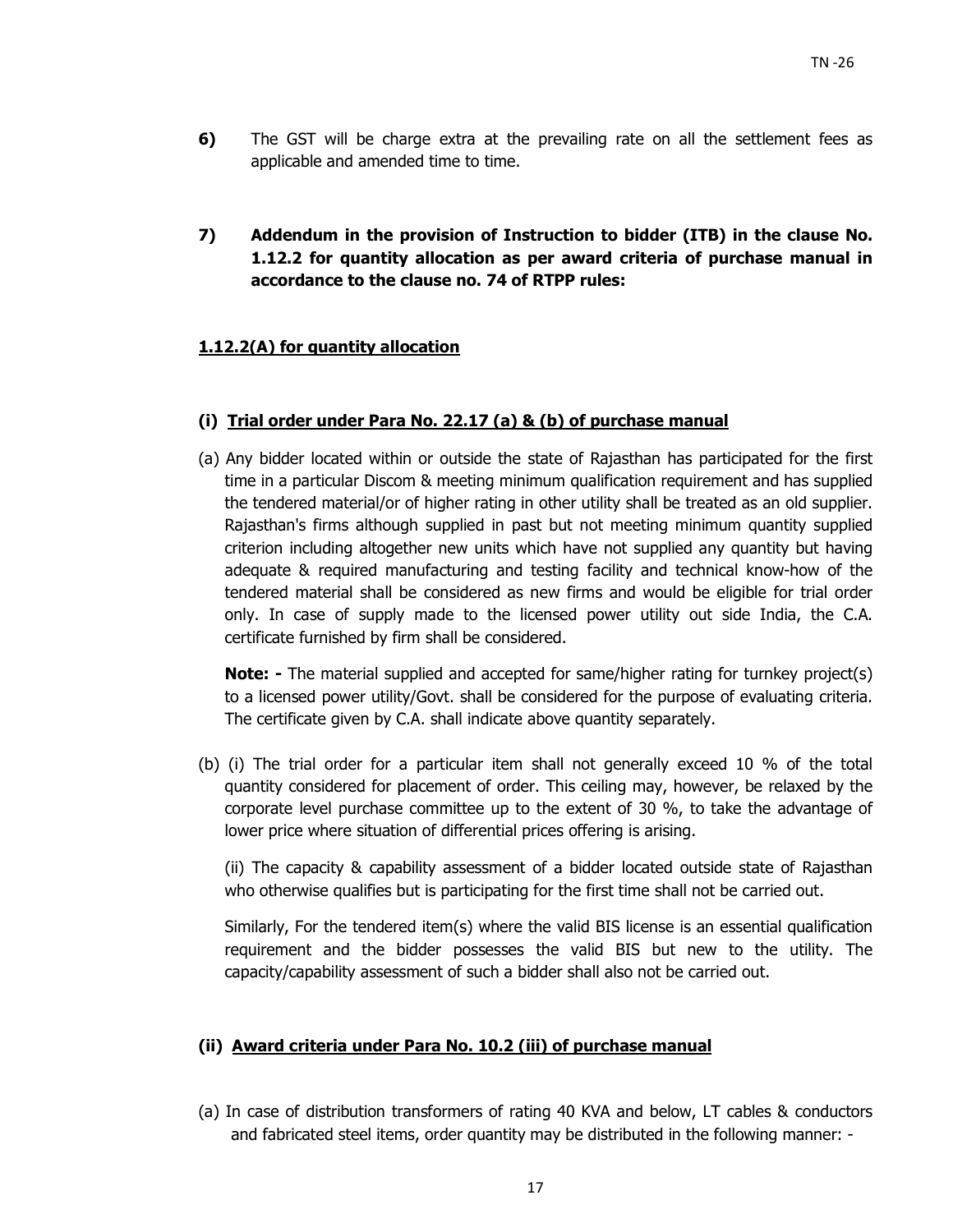**20% to L1 15% to L2 10% to L3 05% to L4** 

50% to be distributed equally among other firms subject to the condition that not more than 5% of the quantity to be purchased will be allotted to any one of such firms. The balance, if any will be distributed in the same proportion as indicated above among the first four firms.

(b) In case of other items except poles, order quantity may be distributed in the following manner:

> **40% to L1 20% to L2 10% to L3 06% to L4**

The balance quantity may be equally distributed among other firms subject to the condition that not more than 4% of the quantity to be purchased will be allotted to any such firm. The balance, if any, will be distributed in the same proportion as indicted above the first four firms.

- (c) In case of poles, the order may be awarded on the basis of landed cost (material and transportation taken together). The allocation of quantity location/destination wise may be made among the eligible firms in equal proportion as far as possible.
- **8)** The purchaser reserves the right for reducing the quantity indicated in the Bid Document at the time of placing the order, looking to the existing requirement & availability at that time.
- **9)** A Bidder debarred under section 46 of the RTPP Act shall not be eligible to participate in any procurement process undertaken by ‐

(a) any Procuring Entity, if debarred by the State Government; and (b) a Procuring Entity if debarred by such procuring Entity.

**10)** The contract agreement must be submitted to the purchasing authority within 15 days of receipt of Purchase Order.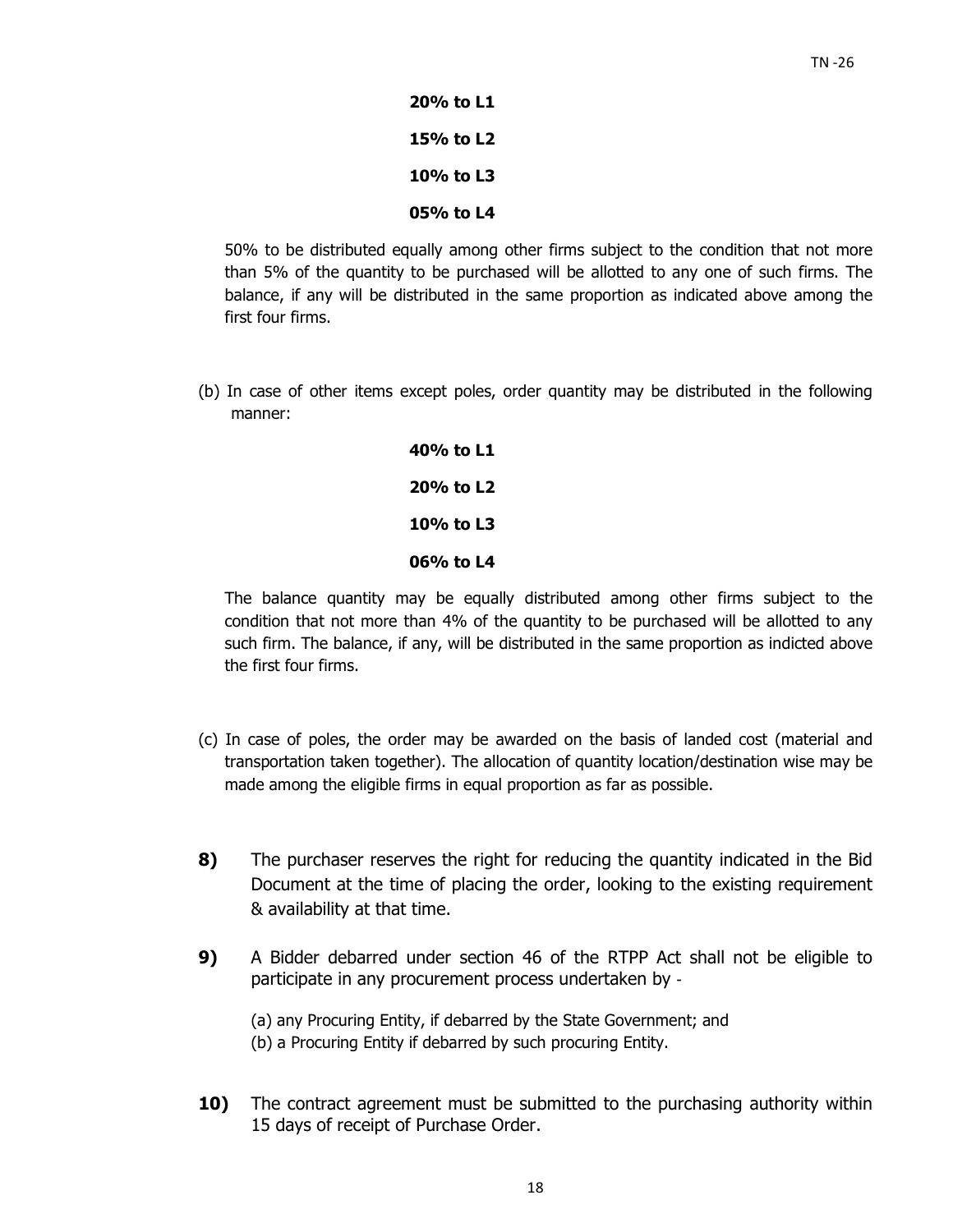## **11) APPEAL:**

i. If any Bidder or prospective bidder is aggrieved that any decision, action or omission of the procuring entity is in contravention to the provisions of this Act or the rules or guidelines issued there under, he may file 1st & 2nd appeal under section 38 of RTPP Act-2012 to the following appeal authorities **within a period of ten days from the date of such decision or action, omission, as the case may be, clearly giving the** 

| Sr.           | Type of Appeal                                                              | Name & Designation of appellate authority                                                      |
|---------------|-----------------------------------------------------------------------------|------------------------------------------------------------------------------------------------|
| 1             | First appeal                                                                |                                                                                                |
|               | of<br>purchase<br>Cases<br>a) For<br>Corporate Level Purchase<br>Committee. | Chairman & Managing Director, Rajasthan<br>Vidyut Utpadan Nigam Ltd, Vidyut Bhawan,<br>Jaipur. |
|               | <b>of</b><br>purchase<br>b) For<br>cases<br>Zonal/CE Level                  | Vitran<br>Director, Jaipur<br>Vidyut<br>Managing<br>Nigam Limited, Vidyut Bhawan, Jaipur.      |
|               | c) For purchase cases upto Circle<br>Level)                                 | The Zonal Chief Engineer, Jaipur<br>Vidyut<br>Vitran Nigam Limited                             |
| $\mathcal{P}$ | Second appeal                                                               | Government<br>Department,<br>οf<br>Energy<br>Rajasthan                                         |

## **specific ground or grounds on which he feels aggrieved:**

ii) The form of appeal shall be as per Rule 83 of RTPP Rules, 2013 and memorandum of appeal shall be filled as per form-1 as prescribed under RTPP Rules, 2013.

Fee for appeal: - Subject to rule 84 of the RTTP Rule 2013 the fee shall be as under:-

- a. For First Appeal:- Rs. 2,500/- (Rupees Two Thousand Five Hundred Only)+GST.
- b. For Second Appeal:- Rs. 10,000/- (Rupees Ten Thousand Only)+GST.
- iii) It is further intimated that the fee shall be paid in the form of Demand Draft of Bankers Cheque of a Scheduled Bank payable in the name of Accounts Officer (MM), JVVNL, Jaipur.
- iv) Provided that after the declaration of a Bidder as successful the appeal may be filed only by a Bidder who has participated in procurement proceedings:
- v) Provided further that in case a Procuring Entity evaluates the Technical Bids before the opening of the Financial Bids, an appeal related to the matter of Financial Bids may be filed only by a Bidder whose Technical Bid is found to be acceptable.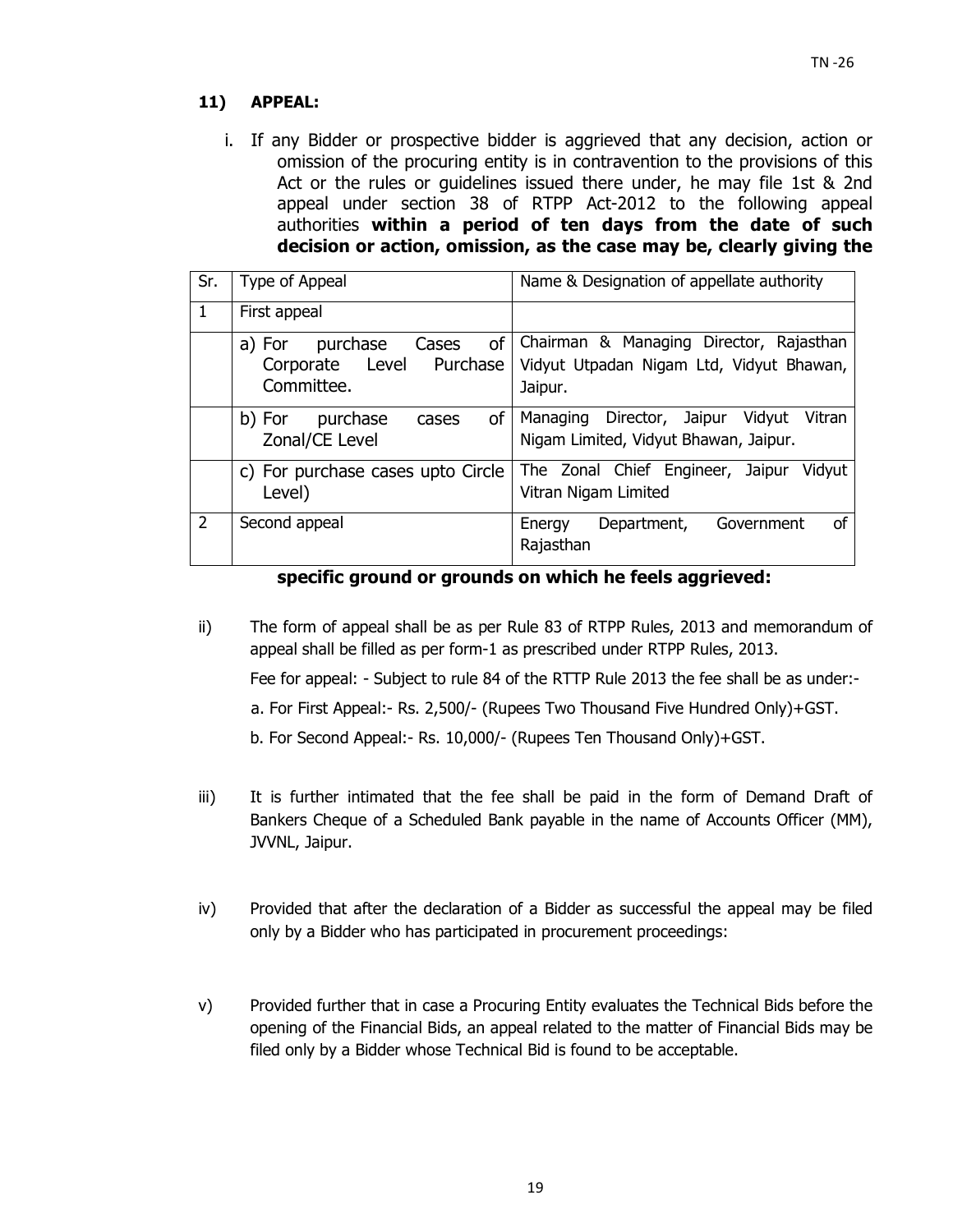- vi) The officer to whom an appeal is filed under para (1) shall deal with the appeal as expeditiously as possible and shall endeavour to dispose it of within thirty days from the date of the appeal.
- vii) If the officer designated under para (1) fails to dispose of the appeal filed within the period specified in para (2), or if the Bidder or prospective bidder or the Procuring Entity is aggrieved by the order passed by the First Appellate Authority, the Bidder or prospective bidder or the Procuring Entity, as the case may be, may file a second appeal to Second Appellate Authority specified in the Bidding Document in this behalf within fifteen days from the expiry of the period specified in para (2) or of the date of receipt of the order passed by the First Appellate Authority, as the case may be.
- **12.** The bidders should be qualified, not be insolvent, not be in receivership, not be bankrupt or being wound up, should not have affairs administered by a court or a judicial officers, should not have business activities suspended, should not be blacklisted or debarred by any utility/ government agency, should not have a conflict of interest.

----------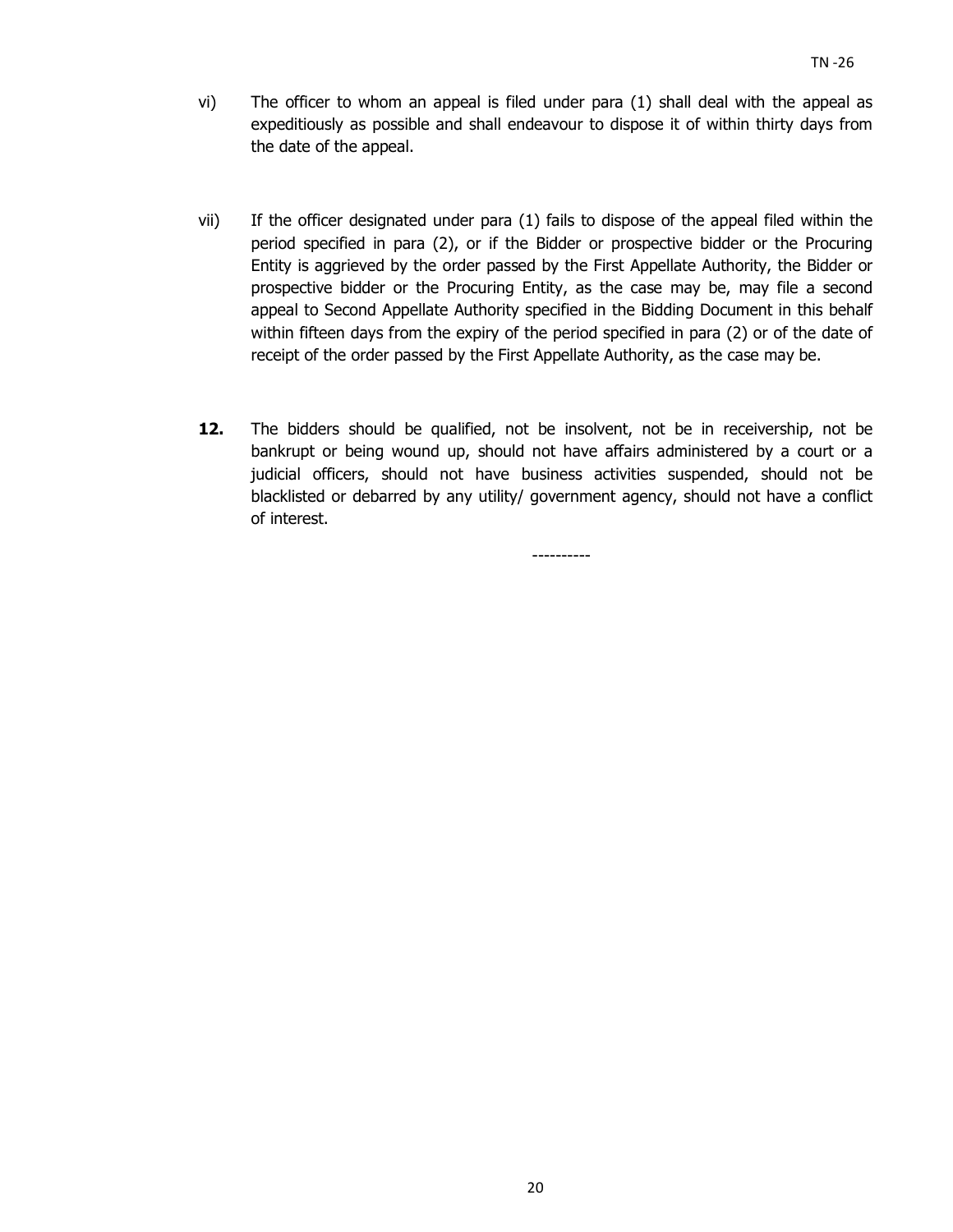#### **Appendix-B**

#### **PERFORMA OF BANK GUARANTEE FOR BID SECURITY**

(Bank Guarantee in lieu of Bid security on non-judicial Stamp Paper of Rajasthan State of 0.25% of the B.G value or Rs. 25,000/- , whichever is less)

To,

The Chief Engineer (MM),

\_\_\_\_\_\_\_\_\_\_\_\_\_\_\_.

Jaipur Vidyut Vitran Nigam Ltd.,Jaipur

1. Whereas ……………………..(name of the Bidder) (hereinafter called "the Bidder") has submitted its bid dated………….(date of submission of bid) for ………..………..(name of contract/ Name of the material with Bid no.)(hereinafter called " the Bid").

2. KNOW ALL PEOPLE by these presents that WE……………..(name of bank) of ……………..(name of country), having our registered office at………………….. (addresses of bank) (hereinafter called "the Bank"), are bound unto………………….. (name of Purchaser) (hereinafter called " the Purchaser") in the sum of Rs.\*\_\_\_\_\_\_\_\_\_\_\_ for which payment well and truly to be made to the said Purchaser, the Bank binds itself, its successors, and assigns by these presents. Sealed with the Common Seal of the said Bank this ……………day of ……………20…………

3. THE CONDITIONS of this obligation are:

(i) If the Bidder withdraws its Bid during the period of bid validity specified by the Bidder in the Bid Form; or

(ii)If the bidder refuses to accept the correction of error in his Bid; or

(iii)If the Bidder, having been notified of the acceptance of its Bid by the purchaser during the period of bid validity:

- (a) Fails or refuses to execute the Contract Agreement within the time specified in purchase/work order, if required, or
- (b) Fails or refuses to furnish the performance security within the time specified in purchase/work order in accordance with the GCC, or
- (c) Fails to commence supply of goods or services or execute work as per purchase/work order within time specified.

(iv) If the bidder breaches any provision of the Code of Integrity specified in the RTPP Act and Chapter VI of the RTPP Rules.

4. We undertake to pay to the purchaser up to the above amount upon receipt of its first written demand, without the purchaser having to substantiate its demand, provided that in its demand the Purchaser will note that the amount claimed by it is due to it owing to the occurrence of one or all of the three conditions specifying the occurred condition or conditions.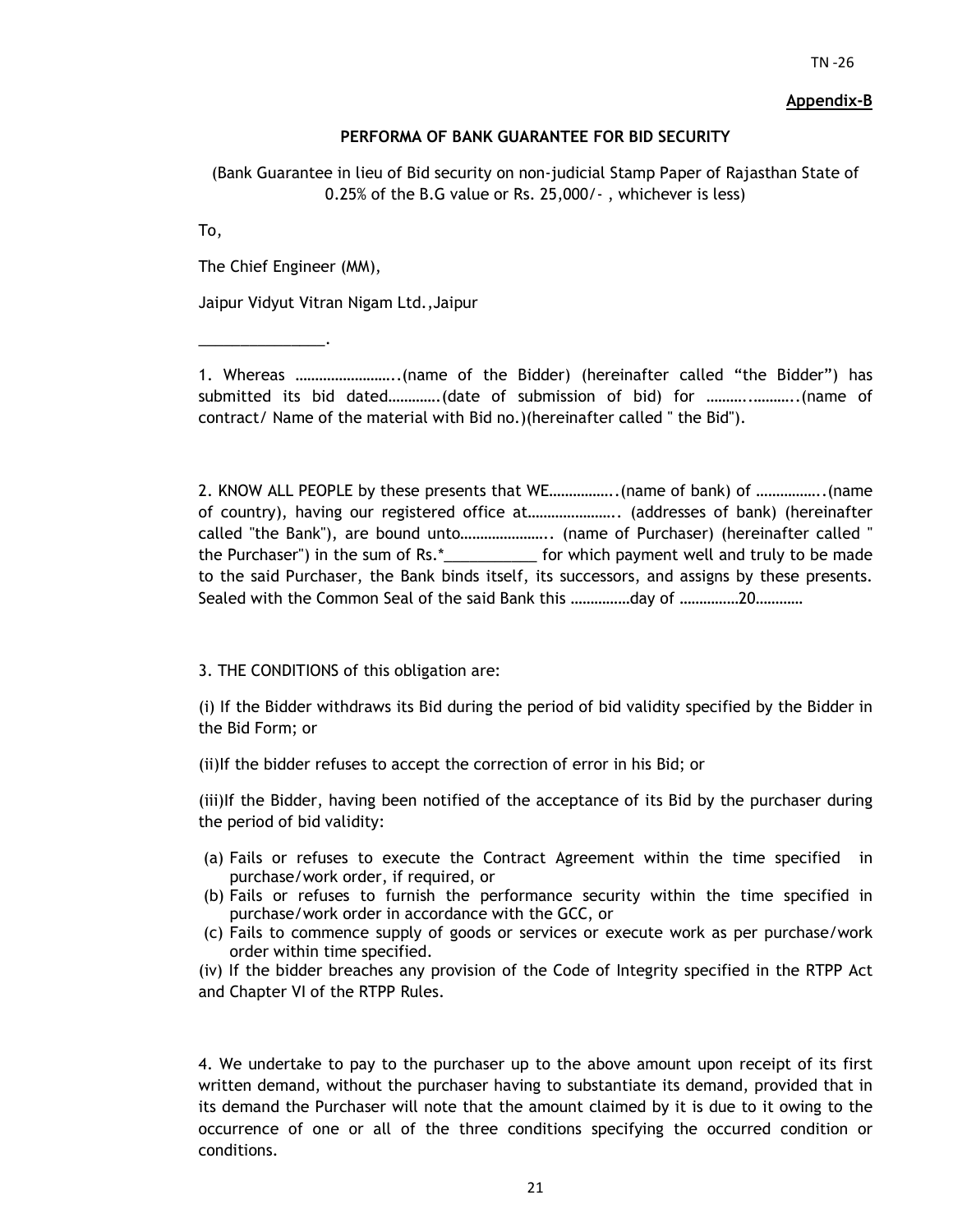5.The decision of the CHIEF ENGINEER (MM), JAIPUR VIDYUT VITRAN NIGAM LIMITED, JAIPUR shall be final whether breach has been committed on the right to demand the amount of guarantee from us which has accrued to the purchaser.

6. This guarantee shall not cease or determine, if the purchaser grants time or indulgence or vary the terms of the contract with the Contractor or without our consent or knowledge.

7. The guarantee herein contained shall not be affected by any change in the constitution of the Contractor.

8. We……………………further undertake not to revoke this guarantee during its currency except with the previous consent of the CHIEF ENGINEER (MM),JAIPUR VIDYUT VITRAN NIGAM LIMITED, JAIPUR.

9. All disputes arising under the said guarantee between the Bank and the Nigam or between the Contractor and the Nigam pertaining to the guarantee, shall be subject to the jurisdiction of Courts in Jaipur, Rajasthan alone.

10. This guarantee will remain in force up to and including one hundred eighty (180) days after the date of the opening of bids, i.e. up to ………………., with a further grace period of Ninety (90 ) days and any demand in respect thereof should reach the Bank not later than the above date.

Yours faithfully,

Bankers (EXECUTENT)

Signed by the above named Bank in presence of:-

(Signature with full Name and Address)

Witness :

2.\_\_\_\_\_\_\_\_\_\_\_\_\_\_\_\_\_\_\_

Attested by Notary Public, First Class Magistrate or directly confirmed by the executing bank.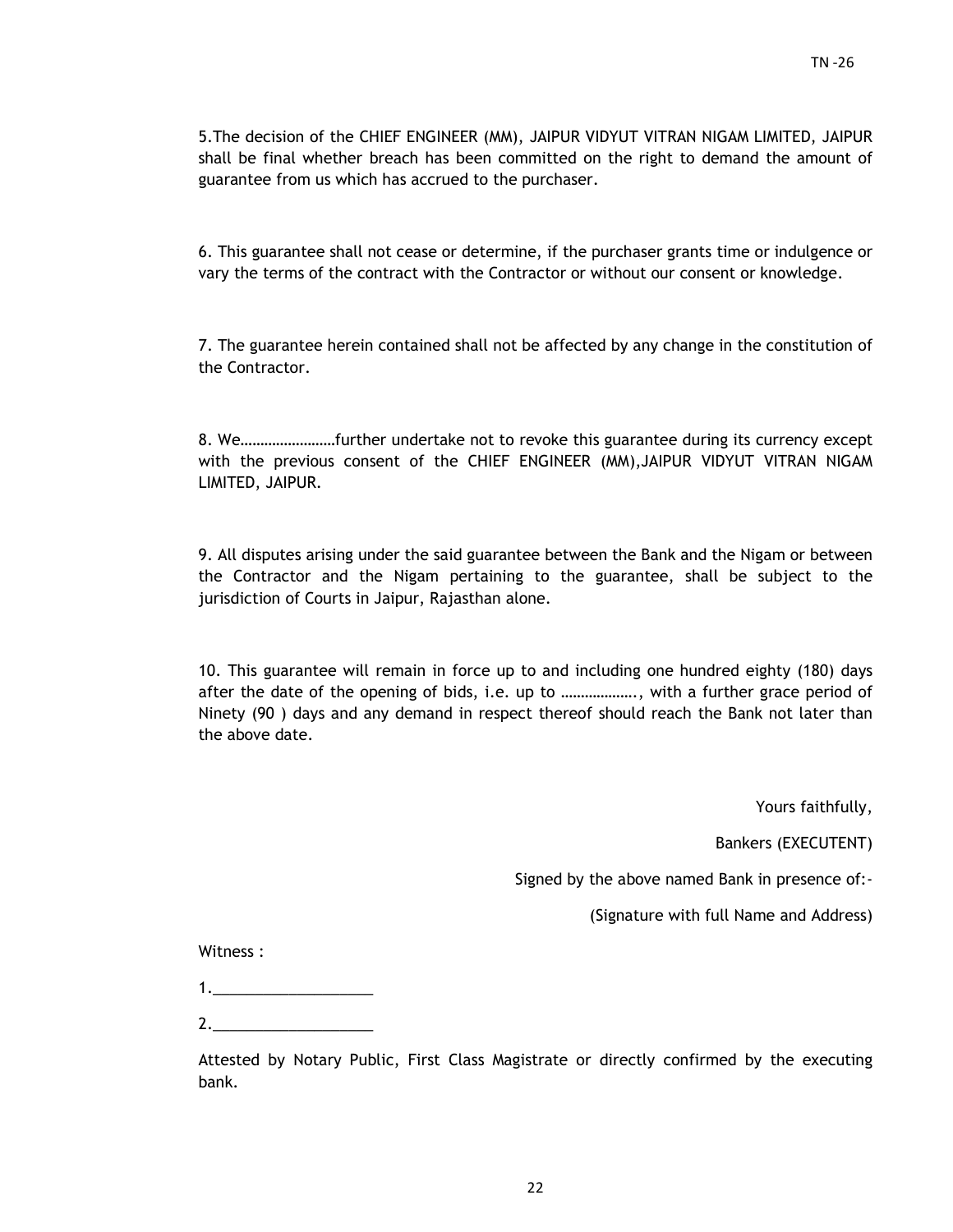\* The Bidder should insert the amount of the guarantee in words and figures denominated in the currency of bid.

Note1 :- In case the bid is submitted by a Joint Venture, the Bid Bank guarantee shall be in the name of Lead partner or in the name of joint venture partners submitting the Bid covering all the partners of the joint venture.

-------------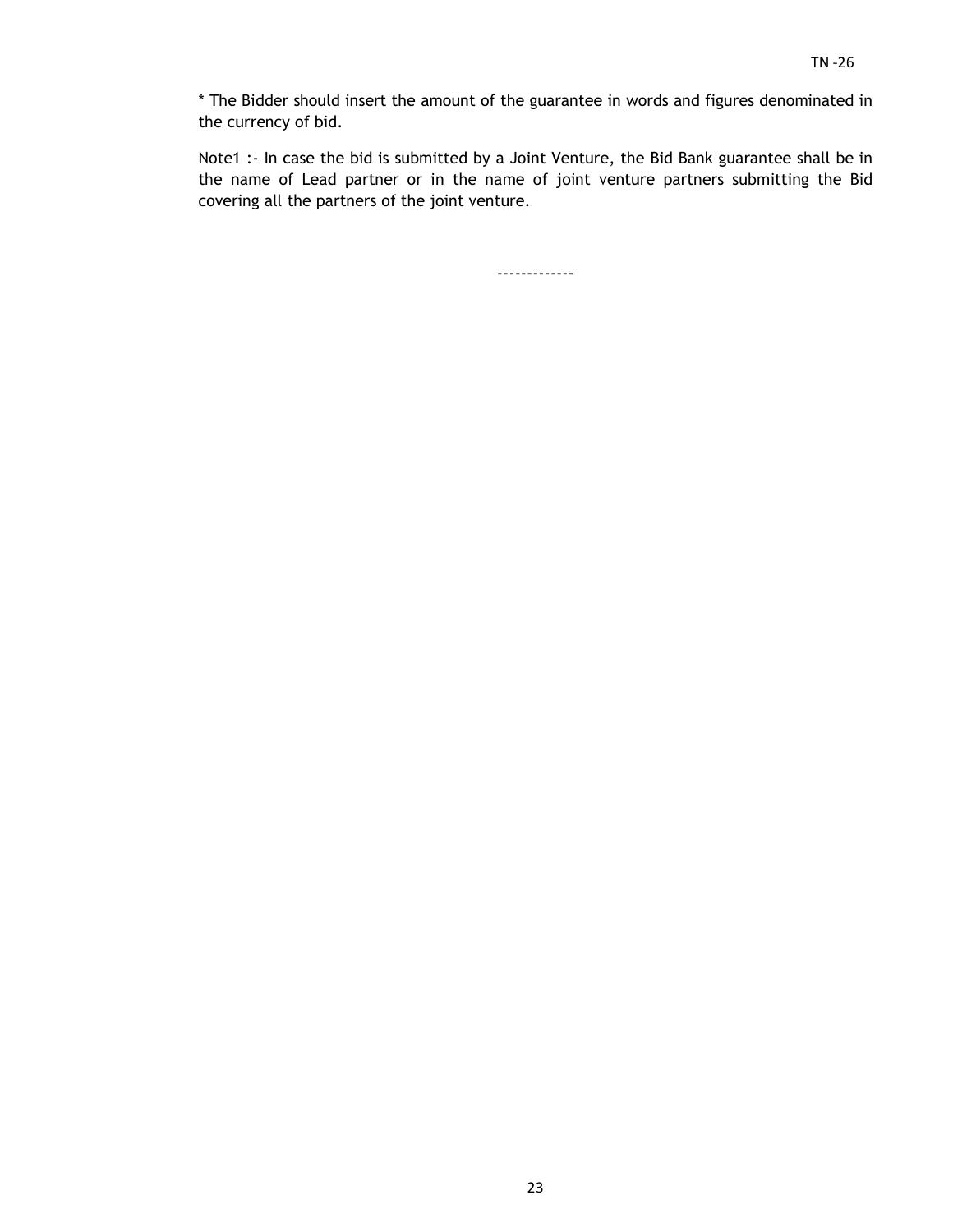## **APPENDIX-C**

# **JAIPUR VIDYUT VITARAN NIGAM LIMITED OFFICE OF THE SUPERINTENDING ENGINEER (MM) OLD POWER HOUSE PREMISES, BANI PARK, JAIPUR -06**

## **DETAILS OF BANK FOR RTGS**

#### **FOR FURNISHING BID SECURITY/BANK GUARANTEE**

| 1. | Account No.                                            | 51093320896           |
|----|--------------------------------------------------------|-----------------------|
| 2. | Account Holder Name                                    | Accounts Officer (MM) |
| 3. | Bank Name & Branch                                     | State Bank of India   |
|    |                                                        | Collectorate Branch,  |
|    |                                                        | Jaipur (Rajasthan)    |
| 4. | <b>IFS Code</b>                                        | SBIN0031026           |
| 5. | Phone No. of Sr. Accounts<br>Officer (MM) JVVNL Jaipur | 0141-2202608          |
|    |                                                        |                       |
| 6. | Email ID of Sr. Accounts Officer<br>(MM) JVVNL Jaipur  | sr_aomm@yahoo.com     |

#### GSTIN of JVVNL : 08AABCJ6373K1Z7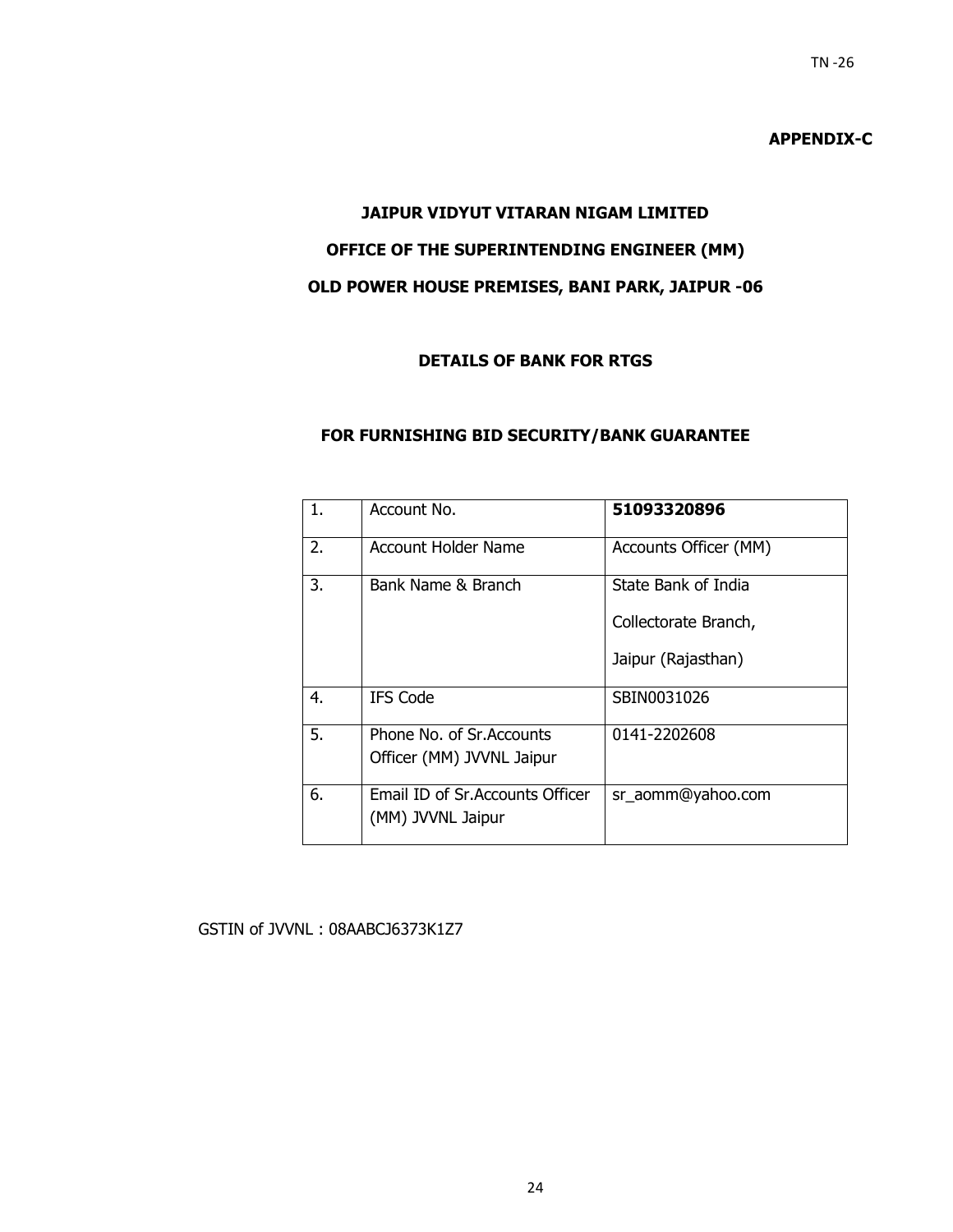#### **APPENDIX-D**

#### **Format of Affidavit for MSME Unit**

(On Non-Judicial Stamp Paper of Rs. 100/- attested by Notary Public/ First Class Magistrate)

|                | S/O |                                  | Aged | Years |
|----------------|-----|----------------------------------|------|-------|
| residing at    |     | Proprietor/ Partner/ Director of |      |       |
| M/s            |     | do hereby solemnly affirm and    |      |       |
| declare that:- |     |                                  |      |       |

- (a) My/ our above noted enterprise M/s  $\blacksquare$ issued acknowledgement of Entrepreneurial Memorandum Part-II by the District Industries Center, \_\_\_\_\_\_\_\_\_\_\_\_\_\_\_\_\_\_\_. The acknowledgement No. is \_ dated and has been issued for manufacture of following items:-(i) (ii) (iii) (iv)
- (b) My/ our above noted acknowledgement of Entrepreneurial Memorandum Part-II has not been cancelled or withdrawn by the Industries Department and that the enterprise is regularly manufacturing the above items.
- (c) My/our enterprise is having all the requisite plant and machinery and is fully equipped to manufacture the above noted items.
- (d) The present status of the firm is as per acknowledgment of Entrepreneurial Memorandum Part-II issued on the date of District Industries Center, \_\_\_\_\_\_\_\_\_\_.
- 

Place **Proprietor/** Director/ Director/ Director/ Director/ Director/ Director/ Director/ Director/ Director/ Director/ Director/ Director/ Director/ Director/ Director/ Director/ Director/ Director/ Director/ Director/ Di

Authorized Signatory with Stamp and Date

#### **VERIFICATION**

|                                                                                            | S/O | <u> 1980 - John Stein, amerikansk politiker</u> | $A$ qed $\_\_$                   | Years |
|--------------------------------------------------------------------------------------------|-----|-------------------------------------------------|----------------------------------|-------|
| residing at                                                                                |     |                                                 | Proprietor/ Partner/ Director of |       |
| M/s                                                                                        |     |                                                 | verify and confirm that the      |       |
| contents at (a), (b), (c) & (d) above are true and correct to the best of my knowledge and |     |                                                 |                                  |       |
| nothing has been concealed therein. So, help me God.                                       |     |                                                 |                                  |       |

#### **DEPONENT**

-----------------------

25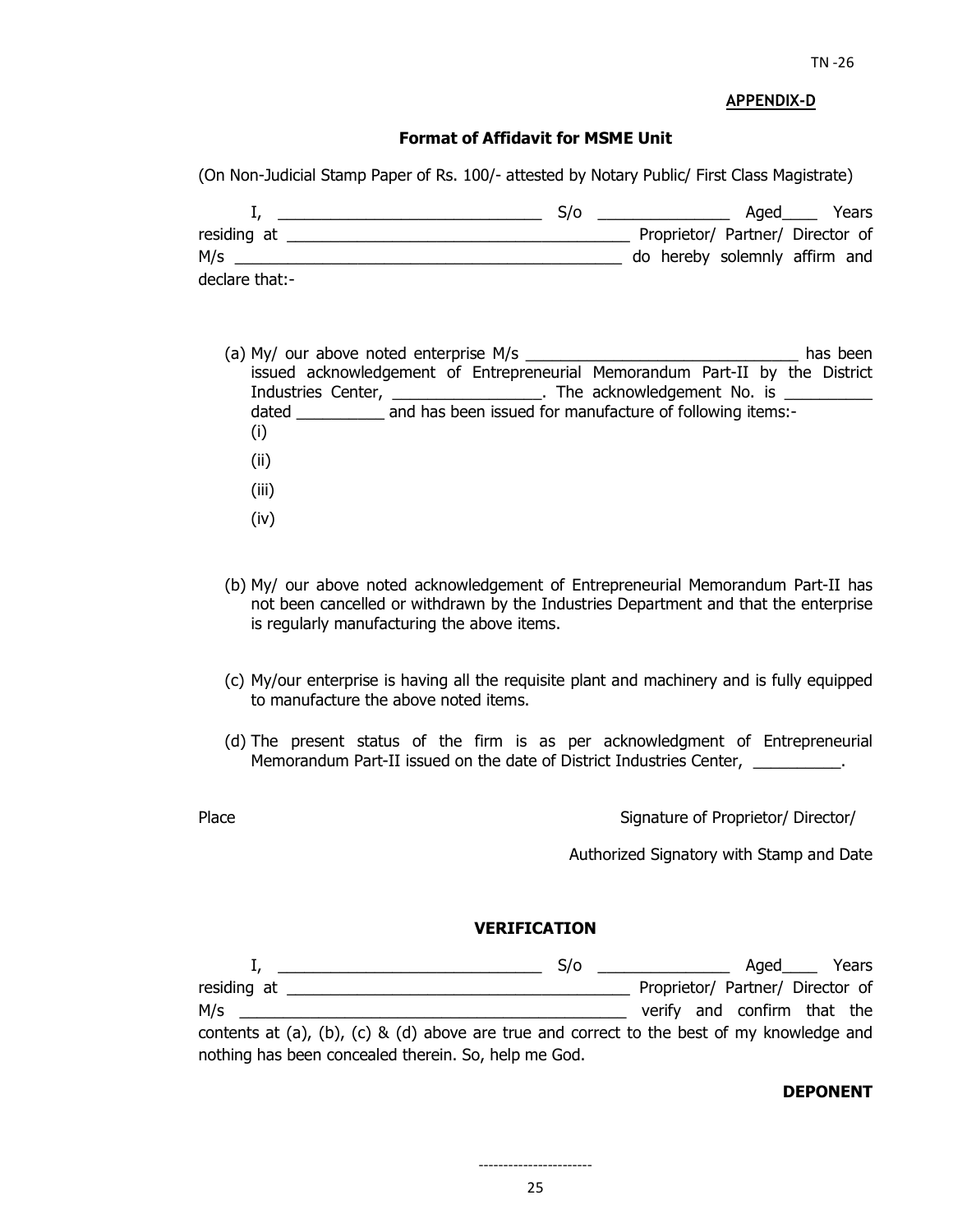## **Declaration by the Bidder**

 In relation to my/ our bid submitted to SE (I&S) For procurement of in response to their notice inviting bids under TN-I/We hereby declare under section 7 of Rajasthan Transparency in Public Procurement Act, 2012, that : -

- 1. I/We possess the necessary professional, technical, financial and managerial resources and competence required by the bidding document issued by the procuring entity.
- 2. I/We have fulfilled my/ our obligation to pay such of the taxes payable to the Union and the State Government or any local authority as specified in the bidding document.
- 3. I/We are not insolvent, in receivership, bankrupt or being wound up, not have my/ our affairs administered by a court or a judicial officer, not have my/ our business activities suspended and not the subject of legal proceeding for any of the foregoing reasons.
- 4. I/We do not have, and our directors and officers not have, been convicted of any criminal offence related to my/ our professional conduct or the making of false statements or misrepresentations as to my/ our qualifications to enter into a procurement contract within a period of three years preceding the commencement of this procurement process, or not have been otherwise disqualified pursuant to debarment proceedings.
- 5. I/We do not have a conflict of interest as specified in the Act, Rules and the bidding document, which materially affects fair competition.

Date : Signature of bidder

Place : Name : Name : Name : Name : Name : Name : Name : Name : Name : Name : Name : Name : Name : Name :  $\mathbb{R}^2$ 

Designation :

Address :

**\_\_\_\_\_\_\_\_\_\_\_\_\_\_\_\_\_\_\_**